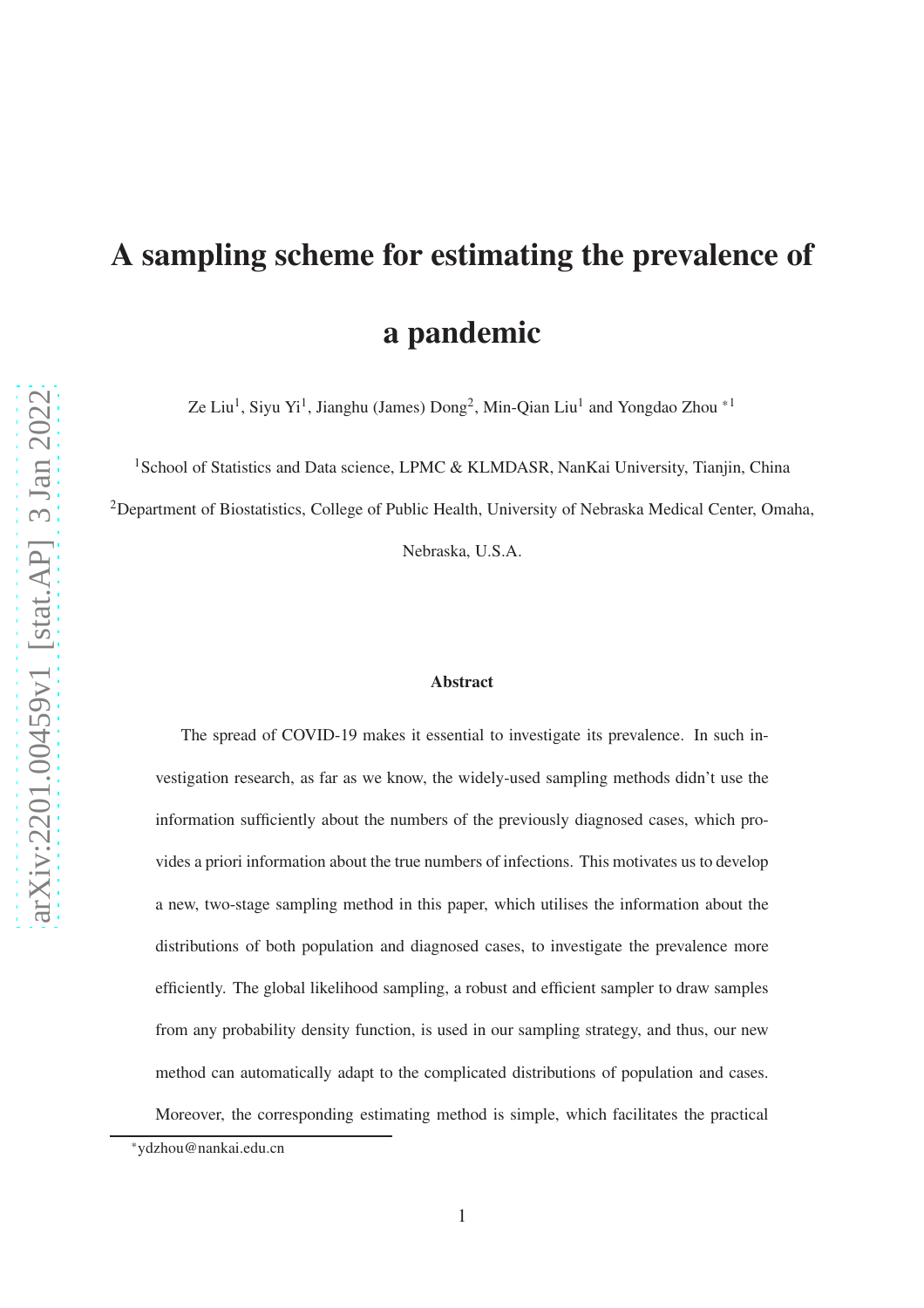implementation. Some recommendations for practical implementation are given. Finally, several simulations and a practical example verified its efficiency.

Keywords: COVID-19, global likelihood sampling, sampling survey.

MSC2010: 62D05, 62P10, 65C05.

#### 1. Introduction

COVID-19 broke out at the end of 2019 and was declared a global pandemic by [WHO](#page-28-0) [\(2020\)](#page-28-0). All countries around the world were severely affected, especially the United States of America (USA), where the numbers of confirmed cases and deaths increased rapidly from March 2020 to April 2021 [\(Centers for Disease Control and Prevention 2020](#page-24-0)). It is essential for the government and health institutions to monitor COVID-19 and control the pandemic by making practical and reasonable plans.

Since some people infected by SARS-CoV-2 are asymptomatic [\(Sakurai et al. 2020\)](#page-26-0), one main difficulty with the pandemic is that the cumulative number of diagnosed cases cannot represent the number of infections. Many countries have made efforts to investigate the prevalence of COVID-19 [\(Anand et al. 2020;](#page-24-1) [Stringhini et al. 2020;](#page-27-0) [Pollán et al. 2020](#page-26-1); [Xu et al. 2020;](#page-28-1) [Havers et al.](#page-24-2) [2020;](#page-24-2) [Rosenberg et al. 2020](#page-26-2); [Sood et al. 2020;](#page-27-1) [Ward et al. 2021\)](#page-27-2); however, many of these investigations [\(Stringhini et al. 2020;](#page-27-0) [Xu et al. 2020;](#page-28-1) [Havers](#page-24-2) et al. [2020;](#page-24-2) [Sood et al. 2020](#page-27-1)) only focused on one or several hotspot(s) instead of the whole country. In addition, when investigating the prevalence nationwide, restricted by the costs, only a small part of the whole population can be investigated, especially when the country has a broad territory area. Therefore, it is important to develop some appropriate sampling strategies. The use of convenience samples [\(Stringhini et al. 2020;](#page-27-0) [Xu et al. 2020;](#page-28-1) [Havers et al. 2020;](#page-24-2) [Rosenberg et al. 2020](#page-26-2); [Kissler et al.](#page-25-0) [2020\)](#page-25-0) is not proper because they are prone to the selection bias, and thus, problematic. Some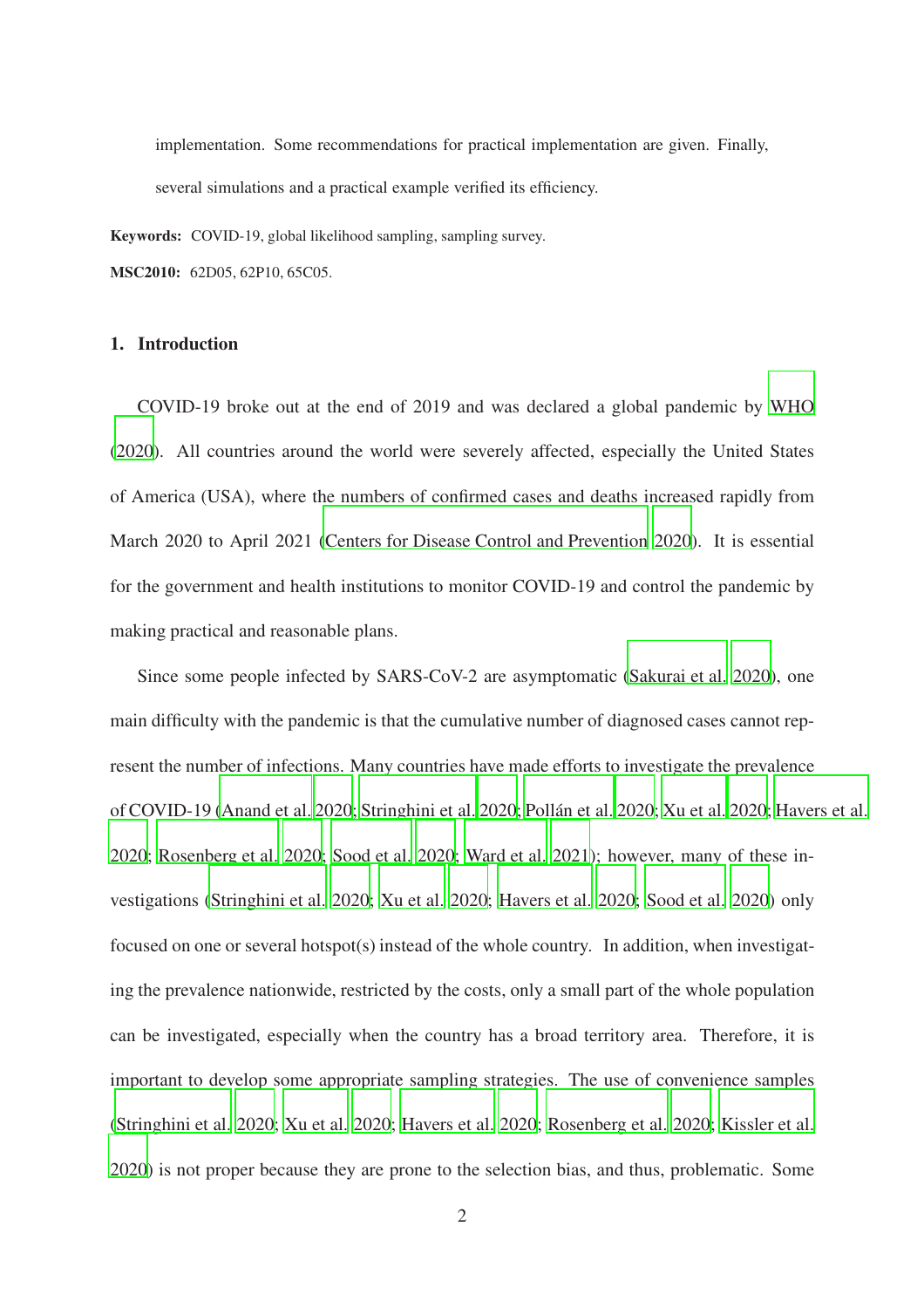other literature work [\(Leong et al. 2021;](#page-25-1) [Parenteau et al. 2021;](#page-26-3) [Knudsen et al. 2021](#page-25-2); [Tian et al.](#page-27-3) [2021;](#page-27-3) [Sartorius et al. 2021](#page-27-4)) drew samples from some representative databases — for example, the medical insurance databases. This strategy can reduce the cost of the survey, but the representativeness of such samples depends on the representativeness of the database. Another popular sampling strategy used in the investigations of prevalence is the multi-stage stratified sampling, or some variants of it. Some recent studies [\(Jia et al.](#page-25-3) [2020;](#page-25-3) [Pollán et al. 2020;](#page-26-1) [Ward et al.](#page-27-2) [2021;](#page-27-2) [Nagashima et al. 2021;](#page-26-4) [Ssentongo et al. 2021](#page-27-5); [Horton-French et al. 2021](#page-24-3); [Mulenga et al.](#page-25-4) [2021;](#page-25-4) [Li et al. 2021\)](#page-25-5) have used these kinds of sampling methods. Compared with the simple random sampling, the variance of the estimator obtained by the stratified sampling is usually smaller. However, this method depends heavily on the construction of the strata in which the inter-homogeneity is required, and sometimes a well-designed stratified sampling strategy may lead to a very complex analysis procedure.

Intuitively, the distribution of the number of cumulative cases provides priori information about the true situation of infections, and, therefore, can help with the sampling survey to improve the efficiency. However, none of the above research utilised this priori information sufficiently. In this paper, we propose a new sampling strategy for estimating the total number of infections nationwide. The main feature of this method is that it can flexibly and efficiently utilise the information about the distributions of both population and diagnosed cases. Compared with the stratified multi-stage sampling, our method is more flexible to adapt to various complicated distributions of population and cases. The implementation and the corresponding estimating methods of this sampling strategy are also easier. There are two stages in the sampling strategy: first, determining the sampling positions according to some probability density, and then sampling from these positions. The main focus of this paper is on the first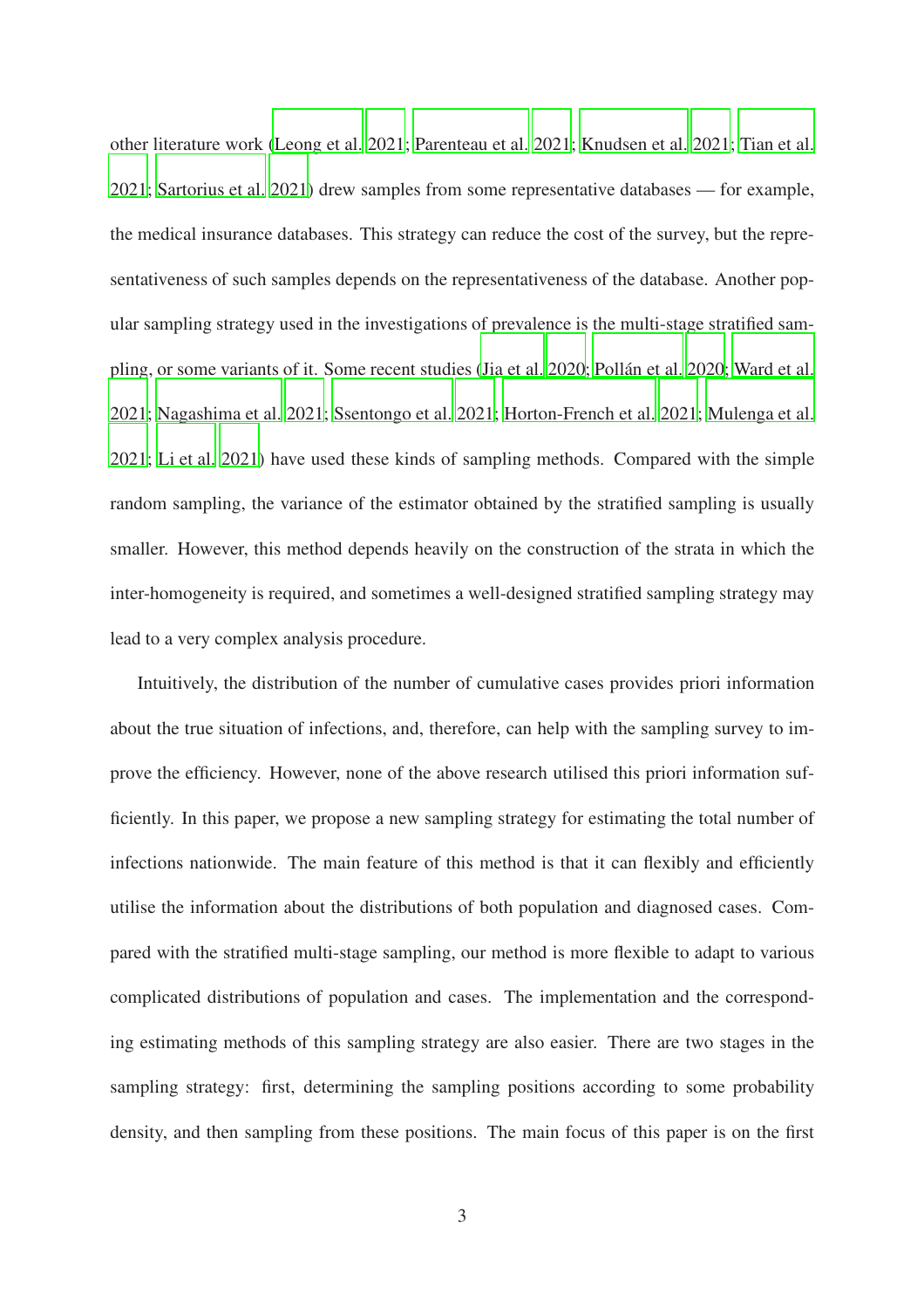stage, in which the probability density may be multimodal and complicated. In this situation, some well-known methods to sample from a general probability density function, including the Markov Chain Monte Carlo (MCMC) method, e.g. Metropolis-Hastings (MH) algorithm [\(Hastings 1970\)](#page-24-4), and the sampling/importance resampling (SIR) method [\(Rubin 1987\)](#page-26-5), as well as its variants [\(Pérez et al. 2005](#page-26-6); [Ning and Tao 2018\)](#page-26-7), may have a bad performance. The reason is that those methods can't adapt to various kinds of sampling densities (the MCMC method is easy to get stuck at some peak of the density function when the sampling density is multimodal, and the performance of the SIR depends heavily on the choice of the proposal distribution and the quality of the initial samples from the proposal distribution). To overcome these problems, [Wang et al. \(2015](#page-27-6)) proposed a new method, called the global likelihood sampling (GLS), which is also used in the first stage of our proposed sampling strategy. As for the second stage, any advanced sampling strategy can be used, but for simplicity, we only consider the simple random sampling method in this paper.

The rest of this paper is organised as follows. In Section [2,](#page-4-0) we describe the problem and propose the basic approach. The GLS algorithm is also described in this section. In Section [3,](#page-7-0) the optimal settings of our sampling strategy are derived. The complete sampling strategy and the corresponding estimating method are given in Section [4,](#page-10-0) as well as some suggestions for practical implementation. Some numerical simulations are conducted in Section [5,](#page-14-0) in order to find the robust setting of a parameter in our method, and to show the efficiency of our method. To further explain our method, a practical example is presented in Section [6.](#page-19-0) Finally, Section [7](#page-22-0) concludes this paper. Some additional remarks, details and simulations are provided in the supplementary material.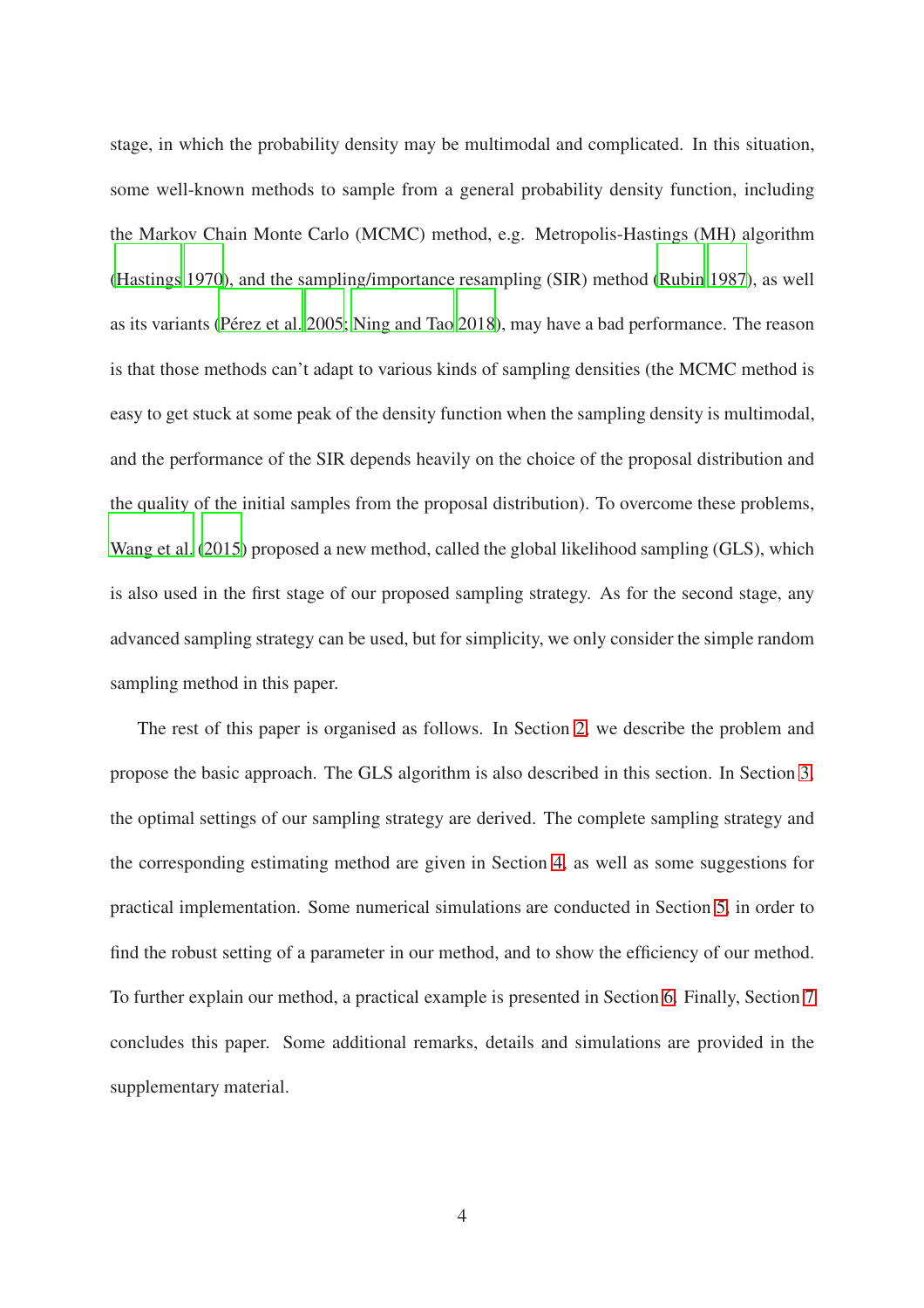## <span id="page-4-1"></span><span id="page-4-0"></span>2. Preliminaries

#### *2.1. Basic Approach*

Suppose a pandemic is spreading over a region  $\mathcal{R} \subseteq \mathbb{R}^2$ , and we want to know its total prevalence over the region  $\mathcal{R}$ . The total population of this region, the cumulative number of diagnosed cases, and the cumulative number of real infections are denoted by  $N_{\rm P}$ ,  $N_{\rm D}$  and  $N_{\rm I}$ , respectively. The corresponding densities of population, cases and infections in  $\mathcal{R}$  are  $f_P$ ,  $f_D$ and *f*<sup>I</sup> , respectively, and

$$
\int_{\mathscr{R}} f_i(x) \, \mathrm{d}x = N_i
$$

with *i* being P, D and I. The information about the population,  $N_P$  and  $f_P$ , and that about the diagnosed cases,  $N_D$  and  $f_D$ , are usually known, but the information about the real infections, *N*<sup>I</sup> and *f*<sup>I</sup> , is hard to get, which is just what we are interested in. Since the total prevalence is *N*I/*N*P, estimating the total prevalence is equivalent to estimating the total number of infections *N*<sub>I</sub>. Therefore, for convenience, our goal is to estimate *N*<sub>I</sub> by a sampling survey.

Denote  $\mathscr{Z}_k := \{1, \dots, k\}$  for any  $k \in \mathbb{N}^+$  where  $\mathbb{N}^+$  is the set of all positive integers. Since  $N_I$ is the integral of  $f_1$  on  $\mathscr R$ , a popular way to approximate  $N_I$  is the Monte Carlo method: let  $\varphi$  be a probability density function on  $\mathscr R$  and  $\xi_1,\cdots,\xi_r$  be *r* independent and identically distributed (i.i.d.) samples from  $\varphi$ , then the sample mean  $r^{-1} \sum_{i=1}^r f_1(\xi_i) / \varphi(\xi_i)$  is an unbiased estimator of *N*<sub>I</sub>. Hereafter, we call  $\varphi$  the sampling density and call  $\xi_1, \dots, \xi_r$  the sampling positions. Since  $f_I$ is unknown, we have to estimate the values of  $f_1$  at  $\xi_1, \dots, \xi_r$ . Therefore, our sampling survey consists of two stages: first, determining the sampling positions  $\xi_1, \dots, \xi_r$ ; second, selecting the samples, i.e., the people who will receive the tests, at each sampling position to estimate the values of  $f_I$  there. The main focus of this paper is on the first stage, and the simple random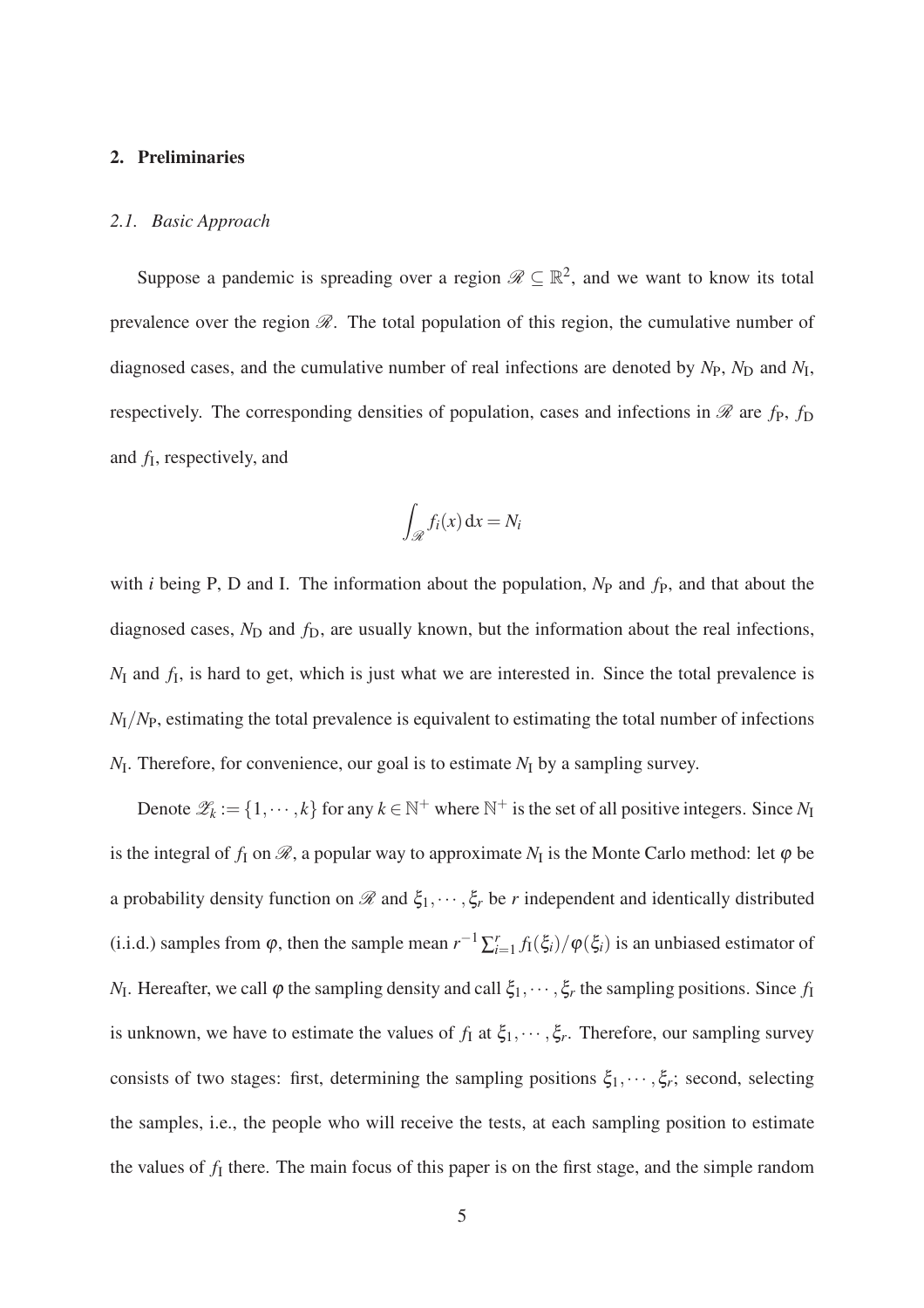sampling is adopted in the second stage. Other advanced sampling methods can also be used in the second stage, which is problem-dependent.

Denote the local prevalence function over  $\mathcal{R}$  by  $\rho_I := f_I/f_P$ . Let *x* be an arbitrary fixed position in the region  $\mathcal{R}$ , and  $n_x$  be the fixed sample size at *x*. Then,  $n_x$  people from the sampling position *x* are tested. For each  $i \in \mathcal{Z}_{n_x}$ , let  $\tau_i = 1$  if the *i*-th person was infected, and  $\tau_i = 0$  otherwise. Intuitively, one person's possibility of infection is associated with the infection status of others in that person's household/neighbourhood/community. This correlation can be characterised by the local prevalence function  $\rho_I$ . Moreover,  $n_x$  is usually very small compared to the population around the position *x*. Hence, we can consider, approximately, that  $\tau_1,\cdots,\tau_{n_x} \stackrel{\text{i.i.d.}}{\sim} \text{Bi}(1,\rho_I(x))$ , where Bi represents the binomial distribution. An unbiased estimator of  $f_I(x)$  is

<span id="page-5-2"></span><span id="page-5-1"></span>
$$
\hat{f}_I(x) := f_P(x) \cdot \frac{1}{n_x} \sum_{i=1}^{n_x} \tau_i,
$$
\n(1)

with its variance being

$$
\text{Var}\left[\hat{f}_1(x)\right] = \frac{f_1(x)\left[f_P(x) - f_1(x)\right]}{n_x}.\tag{2}
$$

Hence, in order to get the estimations of  $f_1(\xi_1), \dots, f_l(\xi_r)$ , we have to determine the sample sizes at  $\xi_1, \dots, \xi_r$ . Suppose the expected total sample size is *n*, and *v* is a positive function on  $\mathscr R$  such that

<span id="page-5-0"></span>
$$
\int_{\mathcal{R}} v(x)\varphi(x) dx = \frac{n}{r}.
$$
 (3)

When the position  $x \in \mathcal{R}$  is selected in the first stage, the sample size at *x* will be  $v(x)$ , approximately. Hereafter, we call  $v$  the allocation function of the sample sizes. Combining the results of the two stages, we obtain an unbiased estimator of the total number of infections  $N_I$ ,

<span id="page-5-3"></span>
$$
\hat{N}_{\mathcal{I}} := \frac{1}{r} \sum_{i=1}^{r} \frac{\hat{f}_{\mathcal{I}}(\xi_i)}{\varphi(\xi_i)}.
$$
\n(4)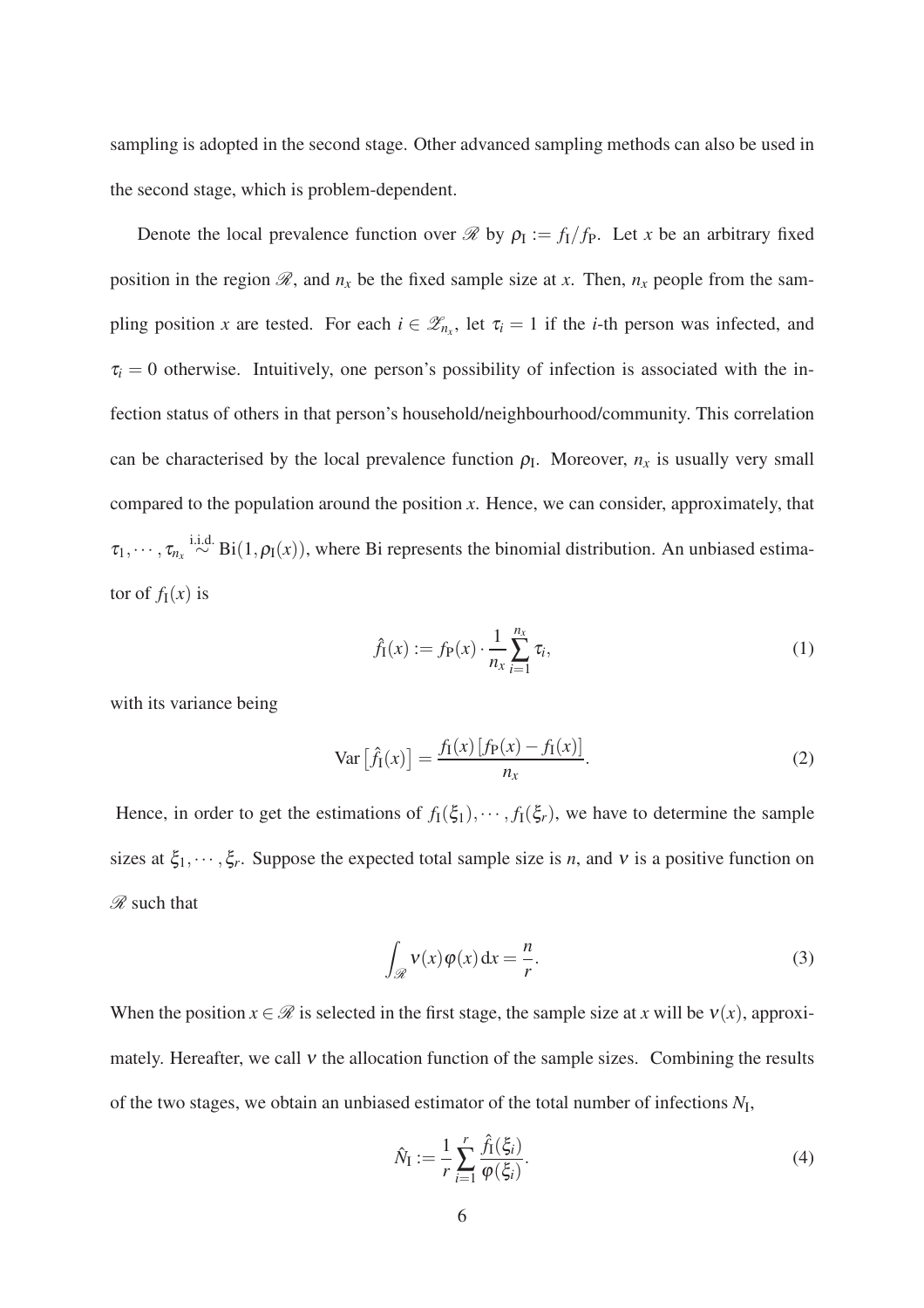The unbiasedness of  $\hat{N}_I$  can be easily verified using the law of total expectation as follows:

$$
E(\hat{N}_I) = E\left[\frac{\hat{f}_I(\xi_1)}{\varphi(\xi_1)}\right] = E\left\{E\left[\frac{\hat{f}_I(\xi_1)}{\varphi(\xi_1)}\bigg|\xi_1\right]\right\} = E\left[\frac{f_I(\xi_1)}{\varphi(\xi_1)}\right] = \int_{\mathcal{R}} \frac{f_I(x)}{\varphi(x)} \cdot \varphi(x) dx = N_I.
$$
 (5)

Similarly, we can obtain its variance

$$
\text{Var}(\hat{N}_I) = \frac{1}{r} \left\{ \text{Var} \left[ \frac{f_I(\xi_1)}{\varphi(\xi_1)} \right] + \mathcal{E} \left[ \frac{f_I(\xi_1) \left[ f_P(\xi_1) - f_I(\xi_1) \right]}{\nu(\xi_1) \left[ \varphi(\xi_1) \right]^2} \right] \right\} = \frac{1}{r} \cdot \left[ v_0(\hat{N}_I) + v_1(\hat{N}_I) \right]. \tag{6}
$$

By the central limit theorem,

<span id="page-6-2"></span><span id="page-6-1"></span><span id="page-6-0"></span>
$$
\frac{\hat{N}_{\rm I} - N_{\rm I}}{\sqrt{\text{Var}(\hat{N}_{\rm I})}} \xrightarrow{d} N(0, 1) \quad \text{as} \quad r \to +\infty,
$$
\n(7)

where  $\stackrel{\text{d}}{\rightarrow}$  means the convergence in distribution, and N(0,1) is the standard normal distri-bution. Based on [\(7\)](#page-6-0), we can construct the approximate confidence intervals for  $N_I$  when  $r$  is large enough. It is hinted by the Supplementary Material that the least *r* required for well approximating this asymptotic distribution can be very small, which is completely achievable in practice.

## <span id="page-6-3"></span>*2.2. Global Likelihood Sampling*

The sampling strategy introduced in Section [2.1](#page-4-1) involves sampling from a bi-variate probability density function  $\varphi$ . Since the form of  $\varphi$  can be various, multimodal and complicated, the extraction of  $\xi_1, \dots, \xi_r$  is not easy, and some well-known methods, e.g. MCMC and SIR, may be not suitable. Instead, we adopt the GLS algorithm, which applies to the multimodal and complicated cases, to generate the *r* sampling positions. Detailed discussion can refer to [Zhou et al.](#page-28-2) [\(2021\)](#page-28-2). Algorithm [1](#page-7-1) describes the GLS method for generating i.i.d. samples  $\xi_1, \dots, \xi_r$  from  $\varphi$ . The GLS used here is simplified compared to the original one in [Wang et al.](#page-27-6) [\(2015\)](#page-27-6).

The performance of Algorithm [1](#page-7-1) depends on the uniformity of *D*. Intuitively, the better the uniformity of *D*, the better  $\mathscr{P}^{(i)}$  approximates  $\varphi$  for each  $i \in \mathscr{Z}_r$ , and, therefore, the better the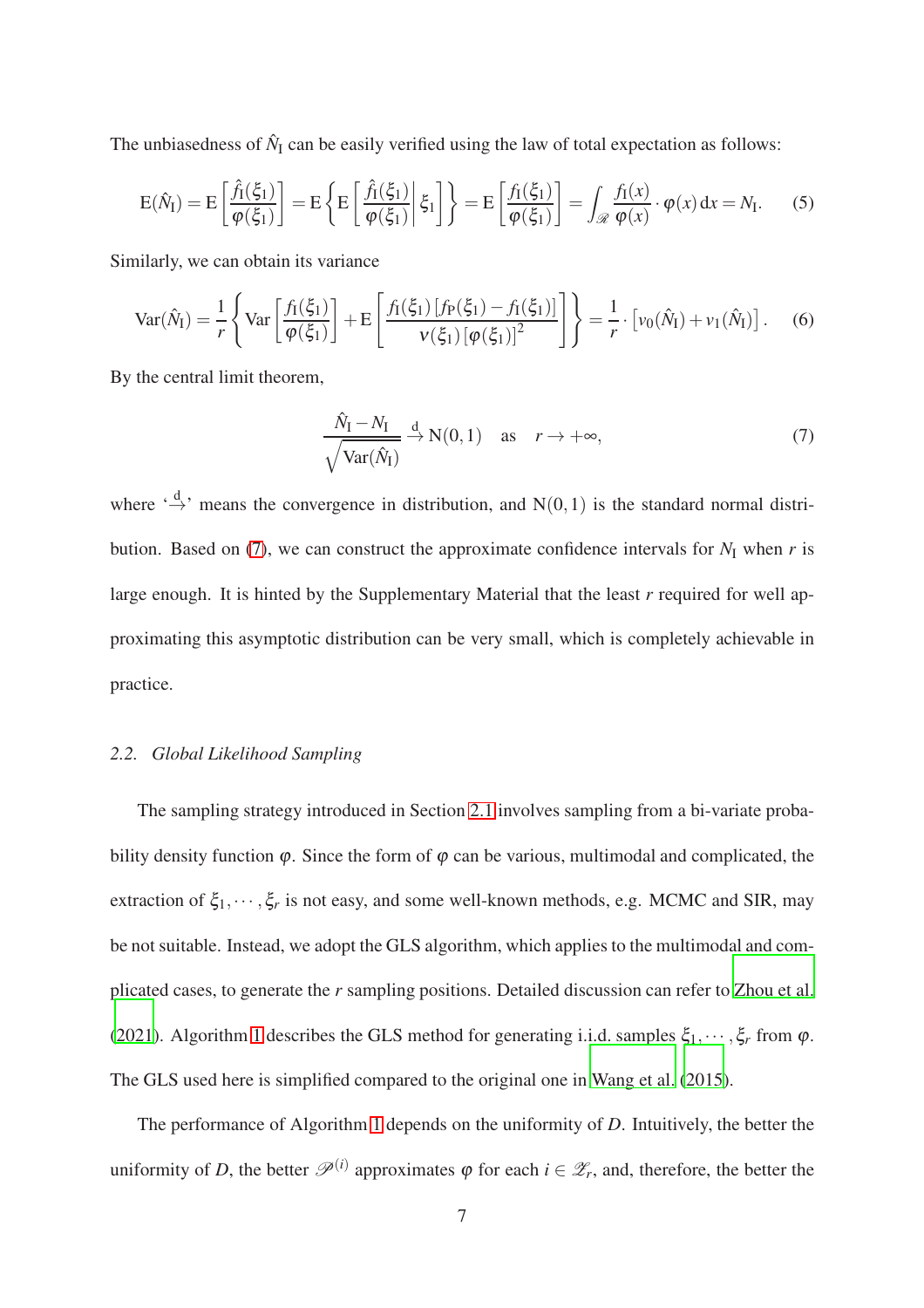# <span id="page-7-1"></span>Algorithm 1: GLS algorithm

Let the smallest rectangle containing  $\mathscr{R}$  be  $\bar{\mathscr{R}} \subseteq \mathbb{R}^2$ ; without loss of generality, suppose

$$
\bar{\mathscr{R}}=[0,1]^2.
$$

**Input:** the kernel of the sampling density:  $\check{f}_1$ ; a uniform design on  $\bar{\mathcal{R}}$ :

 $D = \{q_j : j \in \mathscr{Z}_M\}.$ 

<span id="page-7-2"></span>**Step 1. Loop.** Repeat Steps [2](#page-7-2) to [4](#page-7-3) for  $i = 1, \dots, r$ .

Step 2. Random shift. Generate  $\delta^{(i)} \sim U(\bar{\mathscr{R}})$  and let  $D^{(i)} = \left\{ q_j \oplus \delta^{(i)} : j \in \mathscr{Z}_M \right\}$ 

 $= D \oplus \delta^{(i)}$ , where the operator  $\oplus$  means the addition modulo 1, i.e. adding first and then taking the fractional part for each component.

<span id="page-7-3"></span>Step 3. Likelihood. For each  $x \in D^{(i)}$ , let  $w^{(i)}(x) = \check{f}_1(x)/\sum_{y \in D^{(i)}} \check{f}_1(y)$ , where  $\check{f}_1(x) = 0$  for  $x \in \bar{\mathcal{R}} \setminus \mathcal{R}$ . Then  $\mathcal{P}^{(i)} = \left\{ (x, w^{(i)}(x)) : x \in D^{(i)} \right\}$  is a multinomial distribution on  $D^{(i)}$ . Step 4. Sampling. Generate  $\xi_i$  in  $D^{(i)}$  from the multinomial distribution  $\mathscr{P}^{(i)}$ .

**Output:** *r* i.i.d. samples from  $\varphi$ :  $\xi_1, \dots, \xi_r$ .

<span id="page-7-0"></span>empirical distribution of  $\xi_1, \dots, \xi_r$  approximates  $\varphi$ . There are some additional remarks about the region  $\bar{\mathcal{R}}$  and the uniform design *D* in Algorithm [1](#page-7-1) in the Supplementary Material.

# 3. Optimal Settings of the Parameters

In the two-stage sampling strategy introduced in Section [2.1,](#page-4-1) there are three adjustable parameters: the sampling density  $\varphi$ , the allocation function of the sample sizes  $v$ , and the number of sampling positions *r*. From [\(5\)](#page-6-1), [\(6\)](#page-6-2) and [\(7\)](#page-6-0), these three parameters do not affect the unbiasedness of  $\hat{N}_{I}$ , but do affect its variance and distribution. In this section, we discuss the optimal settings of these parameters, where 'optimal' means to minimise the variance of  $\hat{N}_1$ .

First, we consider v, since it only affects the term  $v_1(\hat{N}_I)$  in [\(6\)](#page-6-2). By the Lagrange multiplier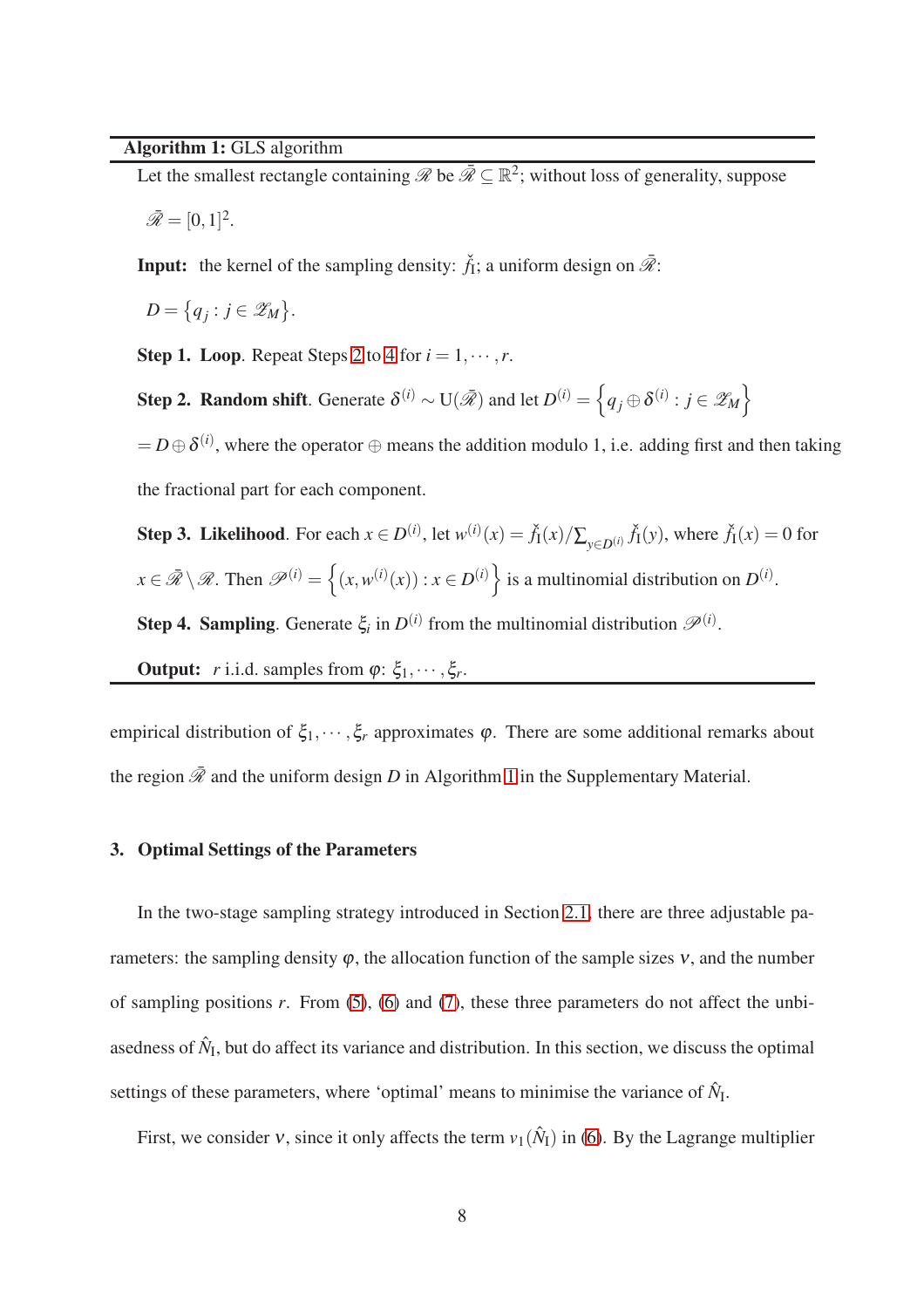method, we can find that under the constraint [\(3\)](#page-5-0),  $v_1(\hat{N}_I)$  is minimised when for any  $x \in \mathcal{R}$ ,

<span id="page-8-0"></span>
$$
v(x) = \frac{n}{r \int_{\mathcal{R}} \tilde{f}(y) dy} \cdot \frac{\tilde{f}(x)}{\varphi(x)},
$$
\n(8)

where  $\tilde{f} := \sqrt{f_1(f_P - f_1)}$ . The minimum of  $v_1(\hat{N}_1)/r$  is  $\left[\int_{\mathcal{R}} \tilde{f}(x) dx\right]^2/n$ , which is independent of the settings of  $\varphi$  and *r*. Then note that  $v_0(\hat{N}_I) = 0$  when  $\varphi \propto f_I$ , hence no matter what *r* is, when  $\varphi \propto f_1$  and v is set as [\(8\)](#page-8-0), Var( $\hat{N}_I$ ) is minimised with the minimum being

<span id="page-8-2"></span>
$$
\frac{1}{n} \left[ \int_{\mathcal{R}} \tilde{f}(x) dx \right]^2.
$$
 (9)

However, the above optimal settings of  $\varphi$  and  $\nu$  cannot be achieved in practice because those optimal settings depend on *f*<sup>I</sup> , which is unknown, and is just what we want to estimate. Instead, we need to find the nearly optimal settings of  $\varphi$  and  $\nu$ . We first consider the following mechanism to determine an initial rough estimate of  $f_I$ . Without any extra knowledge, the only information about  $f_I$  is  $0 \leqslant f_D \leqslant f_I \leqslant f_P$ , which implies that there exists a function  $\gamma$  from  $\mathscr R$  to [0,1] such that  $f_1 = \gamma \cdot f_P + (1 - \gamma) \cdot f_D$ . It is impossible to know the form of  $\gamma$  unless some extra information is given. A simple but reasonable way is to choose a proper constant  $\check{\gamma} \in [0,1]$  and take

<span id="page-8-1"></span>
$$
\check{f}_I := \check{\gamma} \cdot f_P + (1 - \check{\gamma}) \cdot f_D \tag{10}
$$

as an initial rough estimate of  $f_1$ . This estimation combines the information of both  $f_P$  and  $f_D$ , which can make our method efficient. With the estimator  $\check{f}_I$ , the nearly optimal setting of  $\varphi$  is  $\check{f}_1/[\check{\gamma} \cdot N_P + (1 - \check{\gamma}) \cdot N_D]$ . As for v, we can use  $\check{\tilde{f}} := \sqrt{\check{f}_1(f_P - \check{f}_1)}$  to estimate  $\tilde{f}$  in [\(8\)](#page-8-0), but there remains an integral  $\int_{\mathcal{R}} \tilde{f}(y) dy$  to approximate. Since the form of  $\tilde{f}$  is generally complicated, it is appropriate to approximate this integral using the Monte Carlo method. In fact, since the *r* positions  $\xi_1, \dots, \xi_r$  are i.i.d. samples from  $\varphi$ , the sample mean

$$
\frac{1}{r} \cdot \sum_{i=1}^r \frac{\check{\tilde{f}}(\xi_i)}{\varphi(\xi_i)}
$$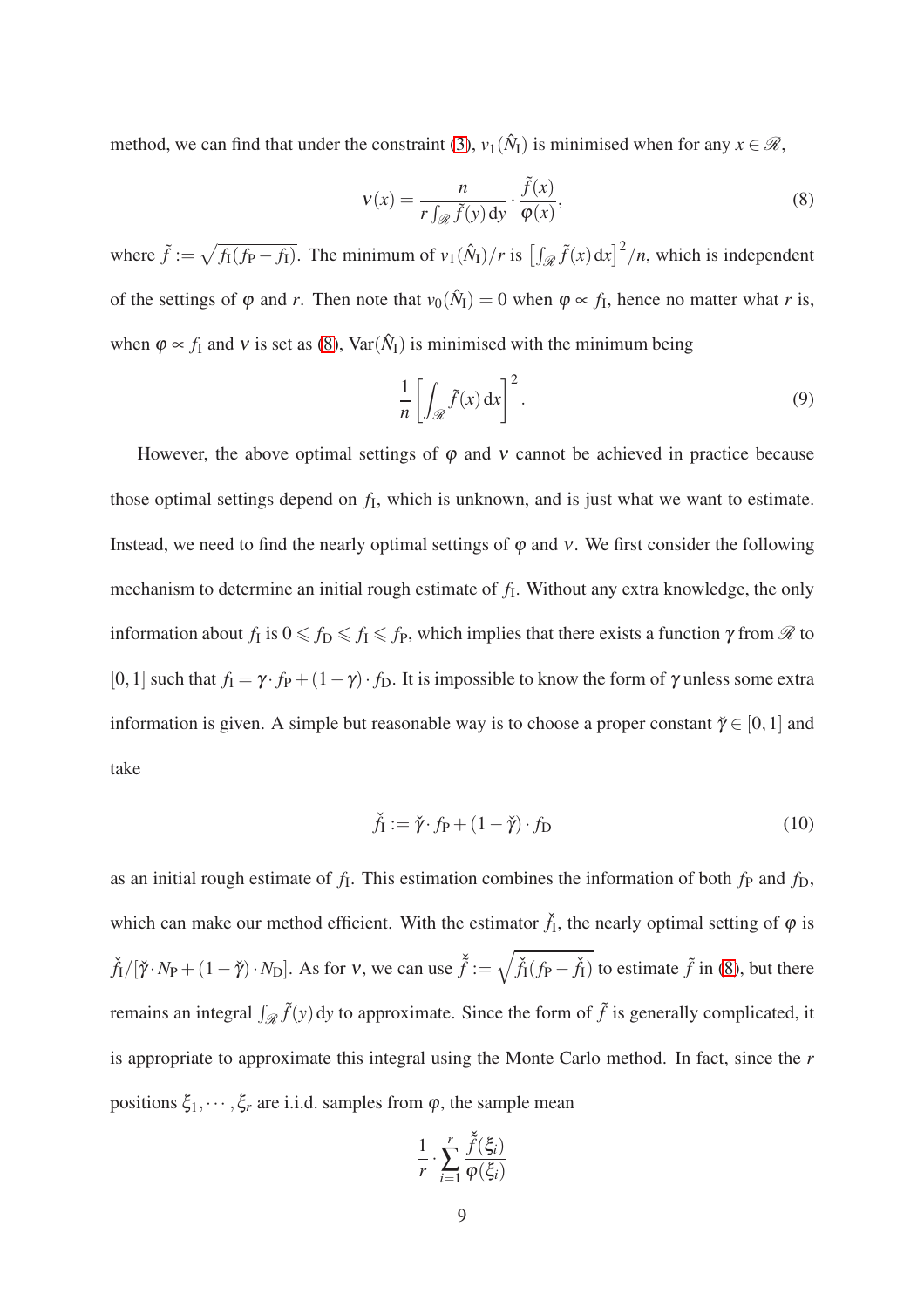is an unbiased estimator of the integral  $\int_{\mathscr{R}} \tilde{f}(y) dy$ . Therefore, for each  $i \in \mathscr{Z}_r$ , the nearly optimal sample size at the sampling position  $\xi_i$ , which is an approximation of the exact optimal  $v(\xi_i)$ , is

<span id="page-9-0"></span>
$$
n_{\xi_i} := \frac{\widetilde{\widetilde{f}}(\xi_i)/\varphi(\xi_i)}{\sum\limits_{j=1}^r \widetilde{\widetilde{f}}(\xi_j)/\varphi(\xi_j)} \cdot n.
$$

With the nearly optimal setting of  $\varphi$ , it is simplified to

$$
n_{\xi_i} = \frac{\sqrt{\left[f_P(\xi_i) - \check{f}_I(\xi_i)\right] / \check{f}_I(\xi_i)}}{\sum\limits_{j=1}^r \sqrt{\left[f_P(\xi_j) - \check{f}_I(\xi_j)\right] / \check{f}_I(\xi_j)}} \cdot n. \tag{11}
$$

This allocation method of sample sizes has the benefit that the total sample size is exactly *n*, which meets the requirement in most practical situations.

Next, we consider the number of sampling positions *r*. From [\(3\)](#page-5-0) and [\(8\)](#page-8-0), <sup>ν</sup> is approximately proportional to  $1/r$ , thus  $v_1(\hat{N}_1)/r$  in [\(6\)](#page-6-2) is always approximately independent of *r*, and a large *r* can reduce Var $(\hat{N}_I)$  by reducing  $v_0(\hat{N}_I)/r$ . Therefore, *r* should be large in order to reduce the variance when  $\varphi$  is not exactly proportional to  $f_I$ , as long as  $n_{\xi_i}$  is not too small to estimate the value of  $f_1$  at  $\xi$ <sup>*i*</sup> for each  $i \in \mathcal{Z}_r$ . By [\(7\)](#page-6-0), a large *r* also helps to obtain a good approximate distribution of  $\hat{N}_{I}$ . The numerical simulations in the Supplementary Material show that larger *r* can notably reduce the variance and improve the coverage rate of the confidence interval. Note that in practice, larger  $r$  may also increase the cost and the difficulty of the sampling survey, since more positions have to be sampled. These results are consistent with the classical sampling theory [\(Cochran 1977\)](#page-24-5).

In addition, the costs at different sampling positions may be different in practice, which can be quantified by a cost function *c* over  $\mathcal{R}$ . Then our goal is to find the appropriate parameters which can minimise both of  $\text{Var}(\hat{N}_I)$  and the total cost. For example, the weighted sum of Var( $\hat{N}_I$ ) and the total cost can be used as an optimality criterion, i.e., Var( $\hat{N}_I$ ) +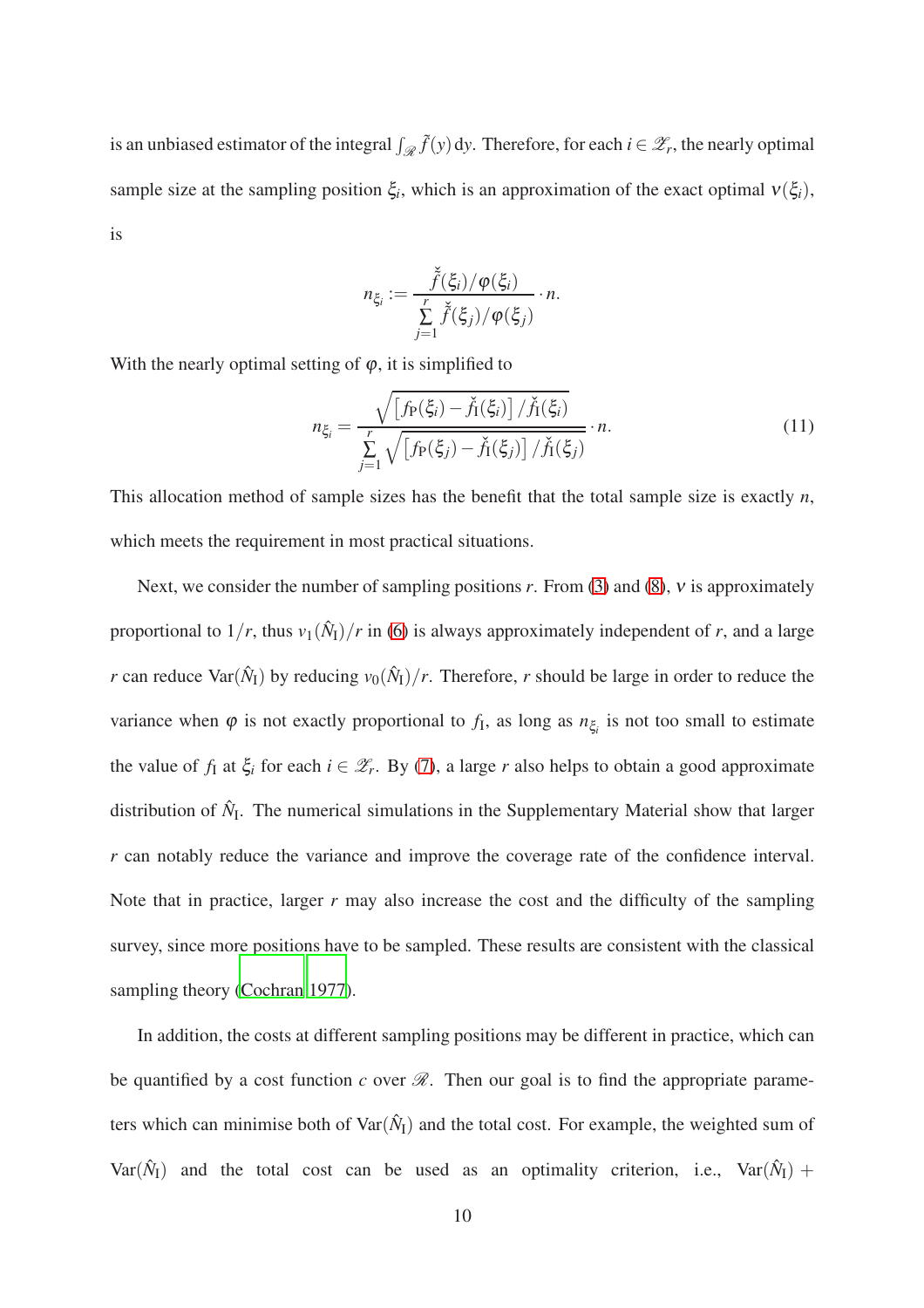$\gamma_c$   $\int_{\mathscr{R}} c(x) v(x) \varphi(x) dx$  where  $\gamma_c \in [0, +\infty)$  reflects the importance of the total cost. For such cases, an analysis similar to the above can be performed, but it may be difficult to derive the explicit expressions. Instead, the numerical optimisation algorithms can be considered to solve this problem, which is beyond the scope of this paper.

# <span id="page-10-0"></span>4. Sampling and Estimating

Based on the discussion about the nearly optimal settings of the parameters in Section [3,](#page-7-0) we show the complete sampling strategy and the estimating method in this section. Some suggestions for the practical implementation are also given.

The details of the two-stage sampling strategy are described in Algorithm [2,](#page-10-1) which combines the basic approach in Section [2.1](#page-4-1) with the GLS algorithm in Section [2.2.](#page-6-3)

<span id="page-10-1"></span>Algorithm 2: Two-stage sampling strategy

**Input:** a proper constant in [0, 1] to give a rough estimator of  $f_1$ :  $\gamma$ ; the uniform design

used in Algorithm [1:](#page-7-1) *D*; the total sample size: *n*; the number of sampling positions: *r*.

<span id="page-10-3"></span>**Step 1. Rough estimate**. Obtain  $\check{f}_1$ , an initial rough estimator of  $f_1$ , by [\(10\)](#page-8-1). The kernel of the sampling density  $\varphi$  is set to be  $\check{f}_1$ .

<span id="page-10-2"></span>**Step 2. Sampling positions**. Generate *r* i.i.d. sampling positions  $\xi_1, \dots, \xi_r$  in  $\mathcal{R}$  from the sampling density  $\varphi$  by the GLS in Algorithm [1.](#page-7-1)

Step 3. Allocation of sample sizes. For each  $i \in \mathcal{Z}_r$ , calculate round $(n_{\xi_i})$ , the sample size at the sampling position  $\xi_i$ , where  $n_{\xi_i}$  is calculated by [\(11\)](#page-9-0) and 'round' is the function rounding a real number into the nearest integer.

Step 4. Test. For each  $i \in \mathcal{Z}_r$ , select round $(n_{\xi_i})$  people at position  $\xi_i$  by the simple random sampling and then implement tests on them.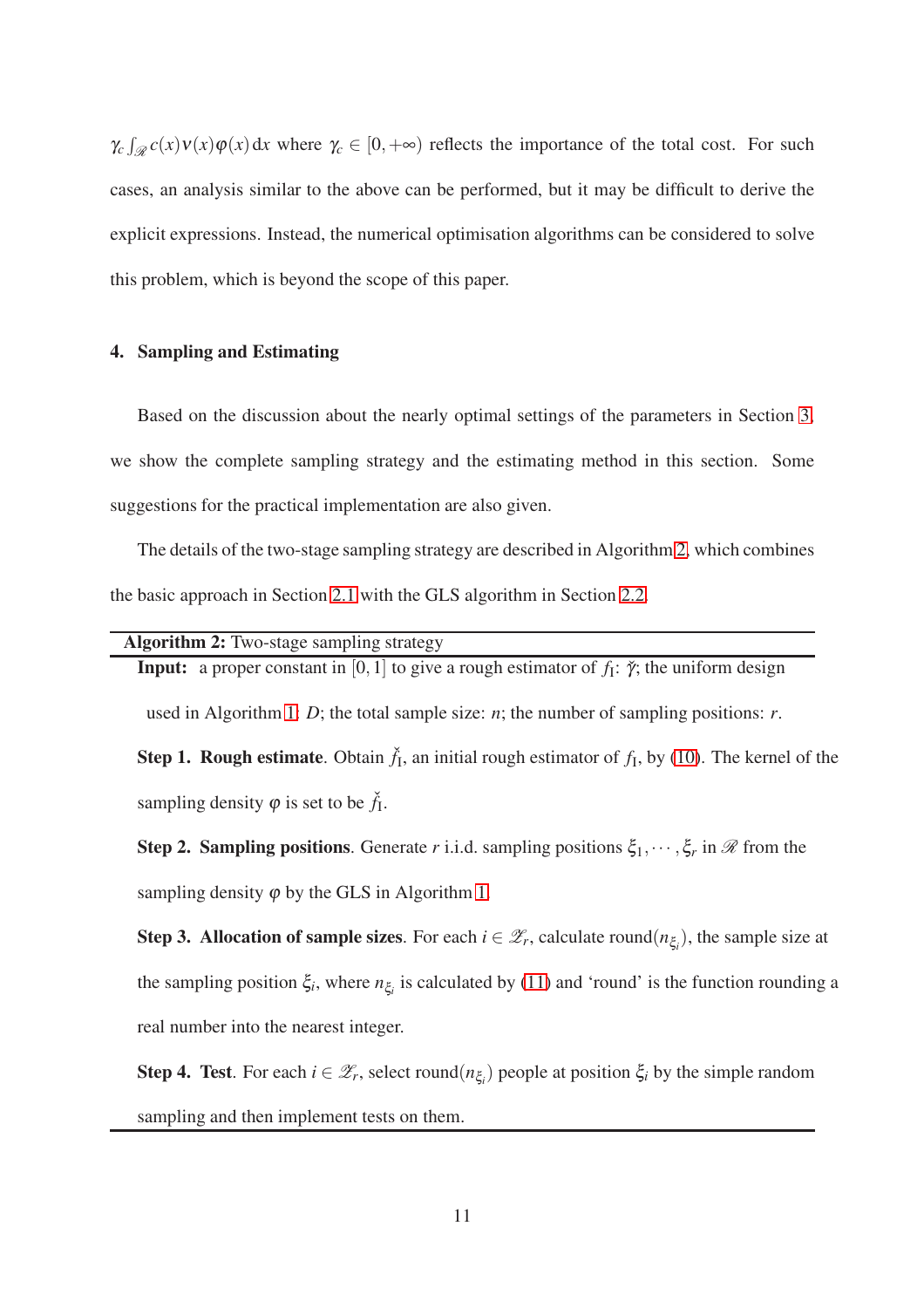Next, we give some remarks about Algorithm [2](#page-10-1) as follows.

1. About *n*. In practice, the *n* is usually determined by both the requirement of precision and the restriction of costs, thus  $\text{Var}(\hat{N}_1)$  should be roughly estimated before the implementation of the sampling strategy. This can be done by using [\(9\)](#page-8-2), which can be approximated by

$$
\frac{1}{n} \left[ \frac{\mathbf{m}(\mathcal{R})}{M} \sum_{x \in D} \check{f}(x) \right]^2
$$

where  $\mathbf{m}(\mathscr{R})$  is the area of  $\mathscr{R}$ . The *n* should be set such that the above estimator of  $Var(\hat{N}_I)$  is smaller than some pre-defined threshold about the precision.

2. About *n*ξ*<sup>i</sup>* . As mentioned in Section [3,](#page-7-0) *r* should be as large as possible, provided that the cost will not exceed the budget, and no  $n_{\xi_i}$  is too small to estimate  $f_1(\xi_i)$ . An additional way to avoid small  $n_{\xi_i}$  is to modify the calculation method of the sample sizes at those sampling positions, i.e., the *n*ξ*<sup>i</sup>* in Step [3](#page-10-2) of Algorithm [2](#page-10-1) as

<span id="page-11-0"></span>
$$
n_{\xi_i} := \frac{\sqrt{\left[f_P(\xi_i) - \check{f}_I(\xi_i)\right] / \check{f}_I(\xi_i)}}{\sum_{j=1}^r \sqrt{\left[f_P(\xi_j) - \check{f}_I(\xi_j)\right] / \check{f}_I(\xi_j)}} \cdot (1 - \eta) n + \frac{1}{r} \cdot \eta n,
$$
(12)

where  $\eta \in [0,1]$  is a properly chosen constant. Since the allocation method of sample sizes in [\(11\)](#page-9-0) is nearly optimal,  $\eta$  in [\(12\)](#page-11-0) should not be too large. The proper setting of  $\eta$  should make the minimum sample size among those sampling positions just achieve some pre-defined threshold. Further, if  $n_{\xi_i}$  is not very small compared to the population around the sampling position ξ*<sup>i</sup>* , finite population corrections [\(Cochran 1977;](#page-24-5) [Lohr 2019\)](#page-25-6) should be applied. For such case, expression [\(2\)](#page-5-1) becomes

$$
\text{Var}\left[\hat{f}_1(x)\right] = \left[1 - \rho_{\text{S}}(x)\right] \cdot \frac{f_1(x)\left[f_{\text{P}}(x) - f_1(x)\right]}{n_x}
$$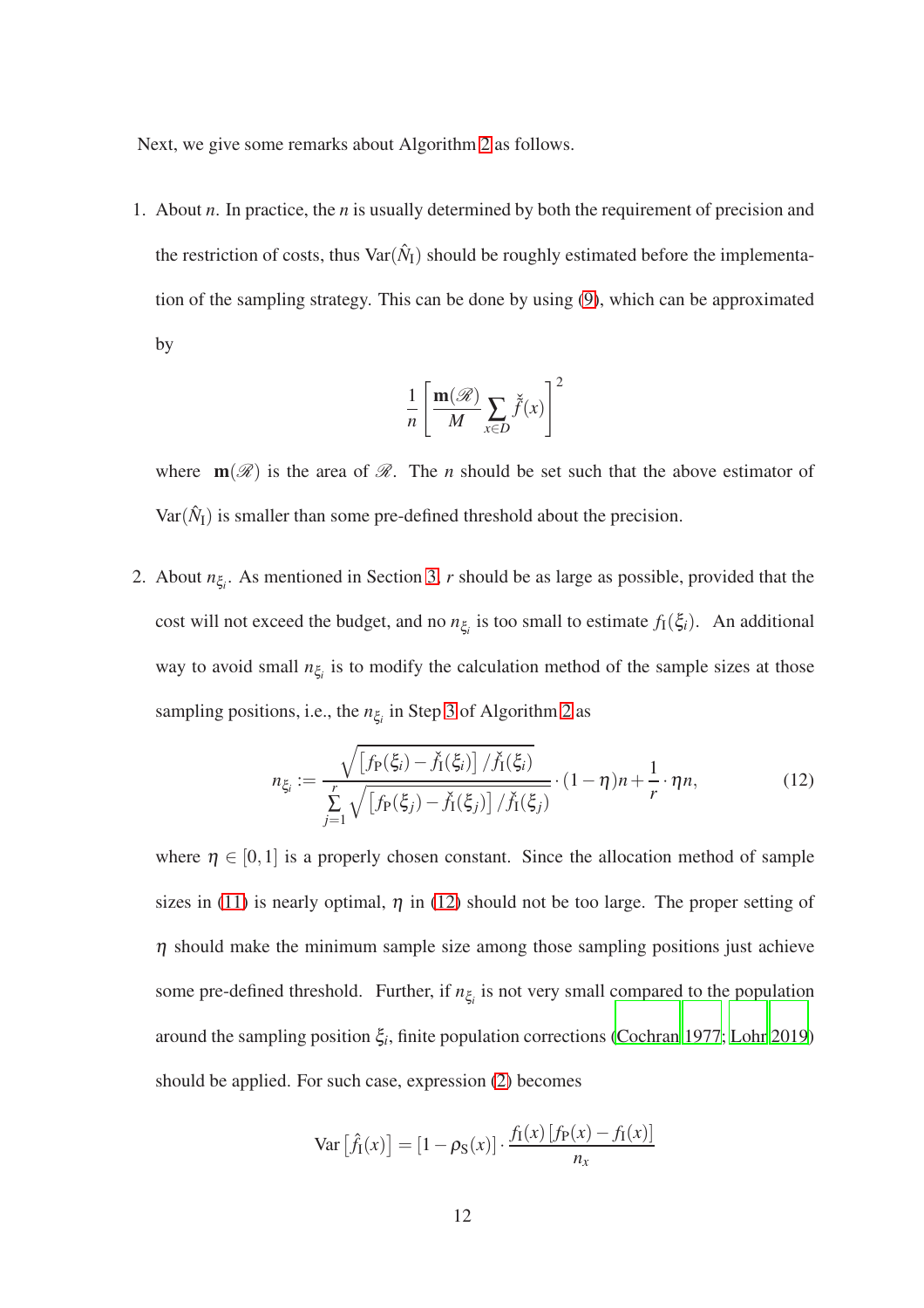where  $\rho_S(x)$  refers to the sampling fraction at  $x \in \mathcal{R}$ , and  $v_1(\hat{N}_I)$  in [\(6\)](#page-6-2) becomes

$$
E\left\{[1-\rho_{S}(\xi_{1})]\cdot\frac{f_{I}(\xi_{1})\,[f_{P}(\xi_{1})-f_{I}(\xi_{1})]}{\nu(\xi_{1})\,[\varphi(\xi_{1})]^{2}}\right\}.
$$

3. About the sampling survey at each sampling position. For each  $i \in \mathcal{Z}_r$ , in practice, the *n*ξ*i* samples come from not exactly ξ*<sup>i</sup>* , but a neighbourhood of ξ*<sup>i</sup>* . For convenience, this neighbourhood can be chosen as some small district, like a city, village, or community, containing ξ*<sup>i</sup>* or just close to ξ*<sup>i</sup>* . It won't affect the property of this sampling strategy as long as the diameter of the neighbourhood is negligible compared to the whole region  $\mathcal{R}$ . For example, the samples at each  $\xi$  can be drawn from the people whose current residences are within the circle centred at  $\xi$ <sup>*i*</sup> with radius 10km. Some other popular sampling methods, such as the stratified sampling, cluster sampling, multi-stage sampling and other techniques [\(Lohr 2019\)](#page-25-6), can be used to estimate  $f_1(\xi_i)$  more efficiently. The corresponding results can be obtained similarly with suitable modifications.

In addition, it is difficult to theoretically optimise the setting of  $\check{\gamma}$ , but the numerical studies will give some recommendations in Section [5.1.](#page-14-1)

Our main purpose is to estimate the cumulative total number of infections *N*<sup>I</sup> . With the testing results obtained by the above sampling strategy, we can estimate  $N_I$  by using [\(1\)](#page-5-2) and [\(4\)](#page-5-3). The variance of the estimator can also be estimated by [\(6\)](#page-6-2), and then an approximate confidence interval (CI) can be constructed according to [\(7\)](#page-6-0). This estimating procedure is discribed in detail as follows.

**Step 1.** For  $i = 1, \dots, r$ , calculate  $\hat{f}_1(\xi_i)$  by [\(1\)](#page-5-2) using the testing results at the sampling position  $\xi_i$ , and calculate  $\varphi(\xi_i)$  where  $\varphi = \check{f}_1/[\check{\gamma} \cdot N_P + (1 - \check{\gamma}) \cdot N_D]$ .

**Step 2.** Obtain the point estimator  $\hat{N}_I$  of the total number of infections  $N_I$  according to [\(4\)](#page-5-3).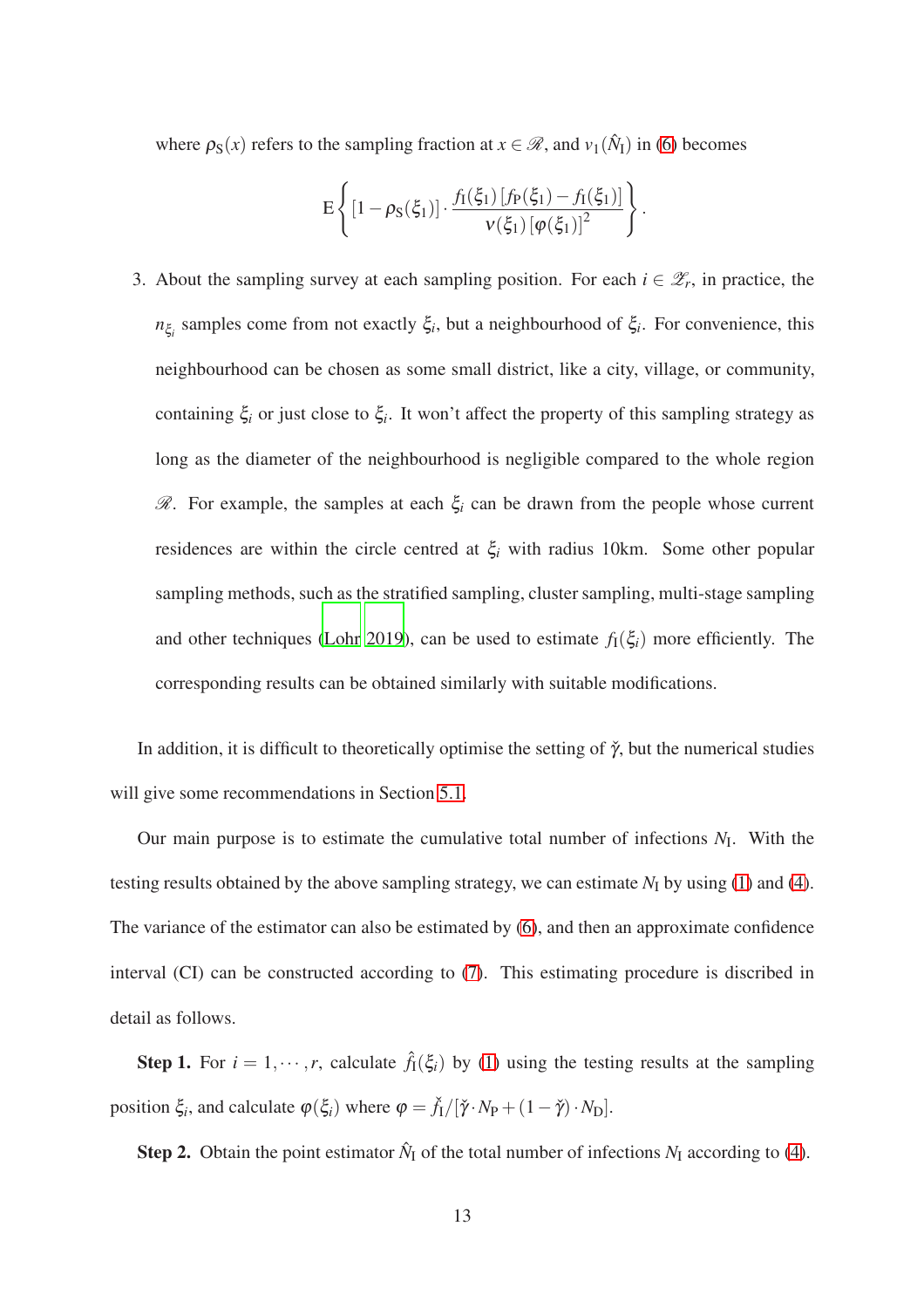Determine the region  $\mathscr R$  in which the prevalence is of interest

↓ Learn about the true densities of population and diagnosed cases in  $\mathcal R$ ↓ Implement Algorithm [2](#page-10-1) to obtain the sampling positions, the sample sizes at all sampling positions and the infection status of the samples ↓ Estimate the number of infections, or prevalence, following the four steps described at the end of Section [4](#page-10-0)

<span id="page-13-0"></span>Figure 1. The complete procedure for implementing the proposed sampling method.

Step 3. According to  $(6)$ , let

$$
\hat{v}_0(\hat{N}_I) := \frac{1}{r-1} \sum_{i=1}^r \left[ \frac{\hat{f}_I(\xi_i)}{\varphi(\xi_i)} - \hat{N}_I \right]^2,
$$
\n
$$
\hat{v}_1(\hat{N}_I) := \frac{1}{r} \sum_{i=1}^r \left[ 1 - \rho_{S}(\xi_i) \right] \cdot \frac{\hat{f}_I(\xi_i) \left[ f_P(\xi_i) - \hat{f}_I(\xi_i) \right]}{n_{\xi_i} \left[ \varphi(\xi_i) \right]^2},
$$
\n
$$
\hat{v}(\hat{N}_I) := \frac{1}{r} \cdot \left[ \hat{v}_0(\hat{N}_I) + \hat{v}_1(\hat{N}_I) \right],
$$
\n(13)

then  $\hat{v}(\hat{N}_I)$  is an estimator of Var $(\hat{N}_I)$ .

**Step 4.** According to [\(7\)](#page-6-0), an approximate  $1 - \alpha$  CI of  $N_I$  is  $[\hat{N}_I - z_{\alpha/2}\sqrt{\hat{v}(\hat{N}_I)},$  $\hat{N}_I + z_{\alpha/2} \sqrt{\hat{v}(\hat{N}_I)}$ , where  $z_{\alpha/2}$  is the upper  $\alpha/2$ -quantile of N(0,1).

Hence, by the two-stage sampling strategy and the estimating method above, we can obtain the estimator of  $N_I$ , its estimated variance and approximate CI. The complete procedure is summarised in Figure [1.](#page-13-0) In the next two sections, we will show some numerical simulations and a practical example to verify the validity of our proposed sampling strategy.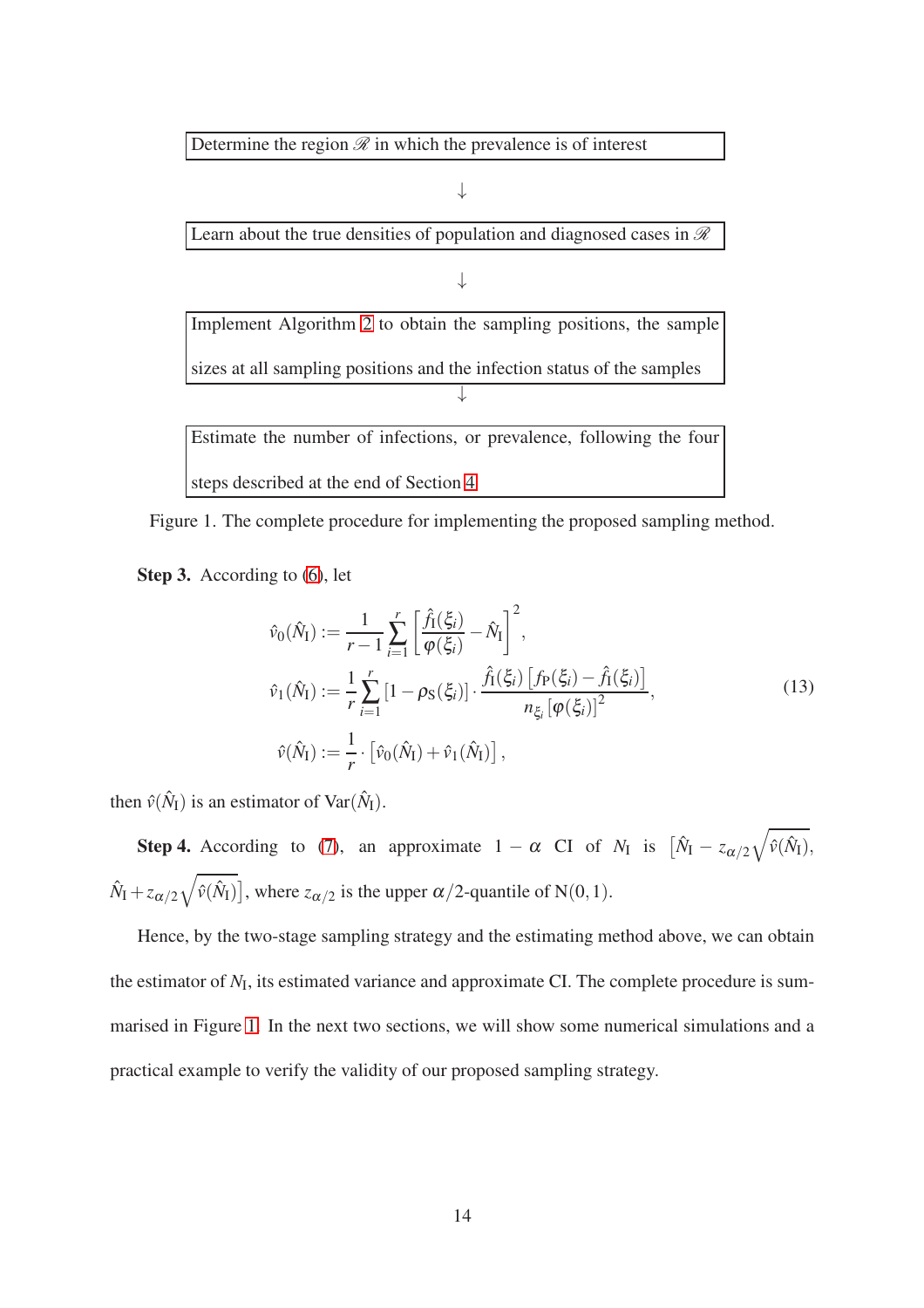## <span id="page-14-0"></span>5. Numerical Simulation

In Section [3](#page-7-0) and Section [4,](#page-10-0) we discussed how to set the parameters in the two-stage sampling strategy, except for the coefficient  $\check{\gamma}$  in [\(10\)](#page-8-1). In this section, we first give a robust setting for  $\check{\gamma}$  in the minimax sense through some numerical simulations, when there is little information about the underlying true  $f_1$ . Then we compare our proposed sampling strategy with some other popular methods to verify the efficiency of our method.

# <span id="page-14-1"></span>*5.1. Robust Setting of*  $\check{\gamma}$

In the oracle situation, when the exact optimal settings of  $v$  and  $\varphi$  discussed in Section [3](#page-7-0) can be achieved, the variance of  $\hat{N}_I$  is minimised, denoted by  $\text{Var}(\hat{N}_I | \varphi \propto f_I)$ . On the other hand, when we do not know the true  $f_I$  and have to use the initial rough estimator [\(10\)](#page-8-1) to determine the sample sizes and the sampling density, the variance of  $\hat{N}_I$ , denoted by Var $(\hat{N}_I \mid \varphi \propto \check{f}_I)$ , depends on the quality of  $\check{f}_I$ , and thus depends on  $\check{\gamma}$ . Therefore, in order to measure the performance of different settings of  $\check{f}_I$  or  $\check{\gamma}$ , we define the standardised standard deviation (SSD) as

$$
SSD(\check{\gamma}) = SSD(\check{f}_I) := \sqrt{\frac{Var(\hat{N}_I \mid \varphi \propto \check{f}_I)}{Var(\hat{N}_I \mid \varphi \propto f_I)}}.
$$

Our goal is to find the setting of  $\check{\gamma}$  such that the maximum of SSD over all possible true  $f_I$ 's is minimised at that  $\check{\gamma}$ .

In the simulations, the region  $\mathcal{R} = [0, 1]^2$  is the unit square and it is divided into four equalsized sub-squares. Let the populations in them be 20, 40, 60 and 80, multiplied by  $1 \times 10^4$  respectively, and the numbers of cases in them be 6, 8, 4 and 2, multiplied by  $1 \times 10^4$  respectively. Dividing those numbers by 1/4 will obtain the corresponding densities in the sub-squares. Fol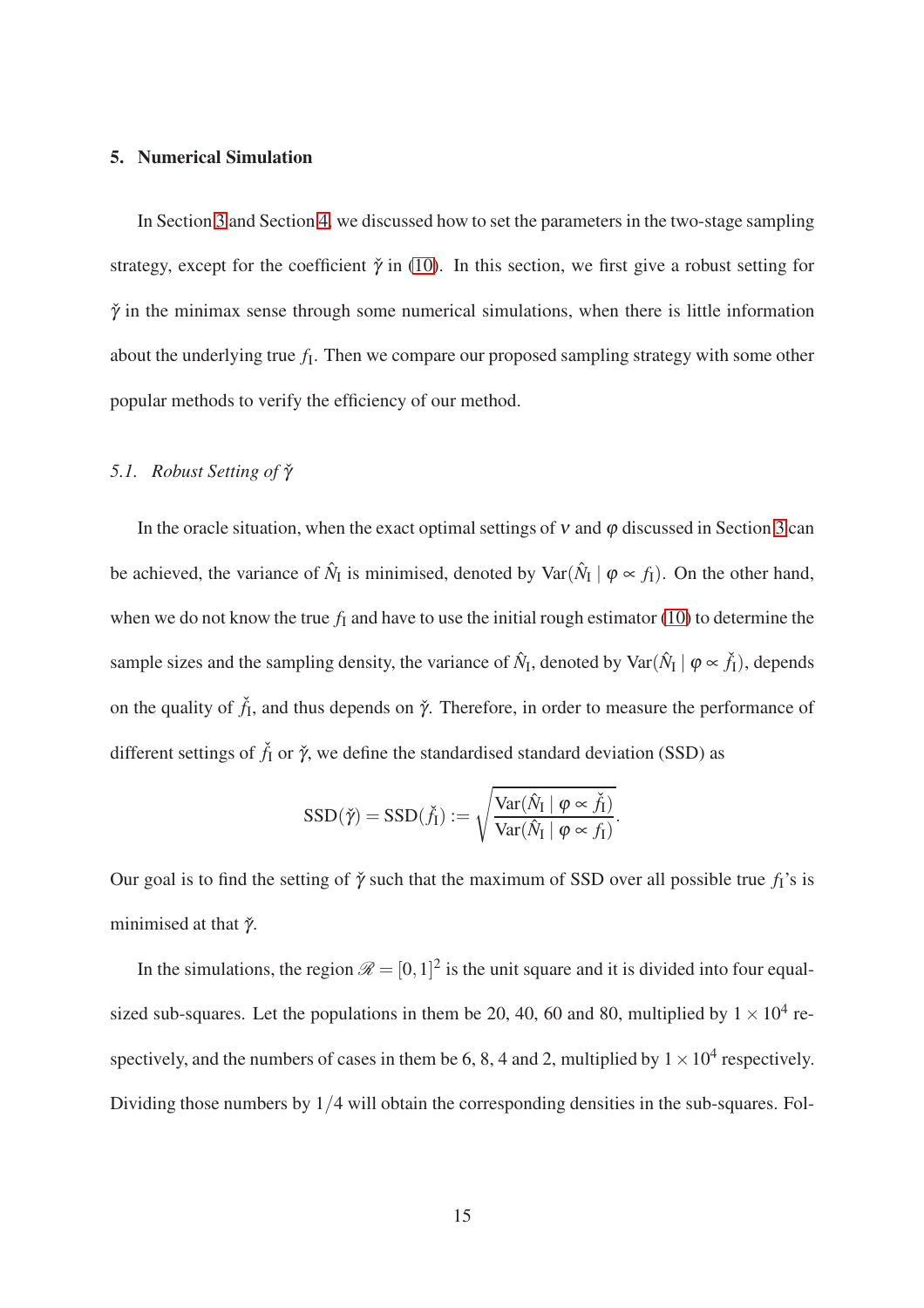lowing is the corresponding graph.

Populations 
$$
(\times 10^4)
$$
:  
\n
$$
\begin{array}{|c|c|c|c|c|}\n\hline\n20 & 40 \\
\hline\n60 & 80\n\end{array}
$$
\nNumbers of cases  $(\times 10^4)$ :  
\n
$$
\begin{array}{|c|c|c|c|}\n\hline\n6 & 8 \\
4 & 2\n\end{array}
$$

The total population  $N_P = 200 \times 10^4$  and the total number of cases  $N_D = 20 \times 10^4$ . We set the size of the uniform design used in the GLS algorithm  $M = 210$ , the total sample size  $n = 1 \times 10^4$ and the number of sampling positions  $r = 50$ . In different groups of simulations, the settings of *f*<sub>I</sub> will be different. For each setting of *f*<sub>I</sub> and  $\check{\gamma}$ , Var( $\hat{N}_{I}$ ) is calculated using the sample variance of  $\hat{N}_I$  over 200 independent simulations.

In the first series of simulations, Series E, assume the true density of the infections  $f_I$  is a convex combination of  $f_P$  and  $f_D$ , i.e.  $f_I = \gamma f_P + (1 - \gamma)f_D$ , where  $\gamma \in [0, 1]$  is a constant. Series E contains three groups of simulations, E1 to E3, whose settings are shown in Table [1,](#page-16-0) and the corresponding results are given in Figure [2.](#page-16-1) For each setting of  $f_1$  (or  $\gamma$ ) in Group E1, the coefficient  $\check{\gamma}$  takes 19 different values, and the corresponding 19 values of SSD( $\check{\gamma}$ ) form a black curve in Figure [2\(a\).](#page-16-2) The robust setting of  $\check{\gamma}$  is the one that minimises the maximum SSD among the 19 settings of  $f_I$ , i.e., the one that minimises the red bold curve in Figure [2\(a\),](#page-16-2) which is marked out by a red circle. The other two subfigures are obtained similarly. The three subfigures in Figure [2](#page-16-1) present a similar phenomenon that in the domain of  $\gamma$ , the maximum SSD is large when  $\check{\gamma}$  is close to the bounds of the domain, while the maximum SSD is minimised when  $\check{\gamma}$  is neither too large nor too small. Therefore, Figure [2](#page-16-1) indicates that when a possible range of the true value of  $\gamma$  is available, the mid-point of that range may be a robust setting of  $\gamma$ .

In order to verify this conclusion, another series of simulations, Series R, is conducted. In this series, the true density of the infections is more complex than that in Series E. For each  $i \in \mathcal{Z}_4$ , the density of infections in the *i*-th sub-square is  $f_{1,i} = \gamma_i f_{P,i} + (1 - \gamma_i) f_{D,i}$ , where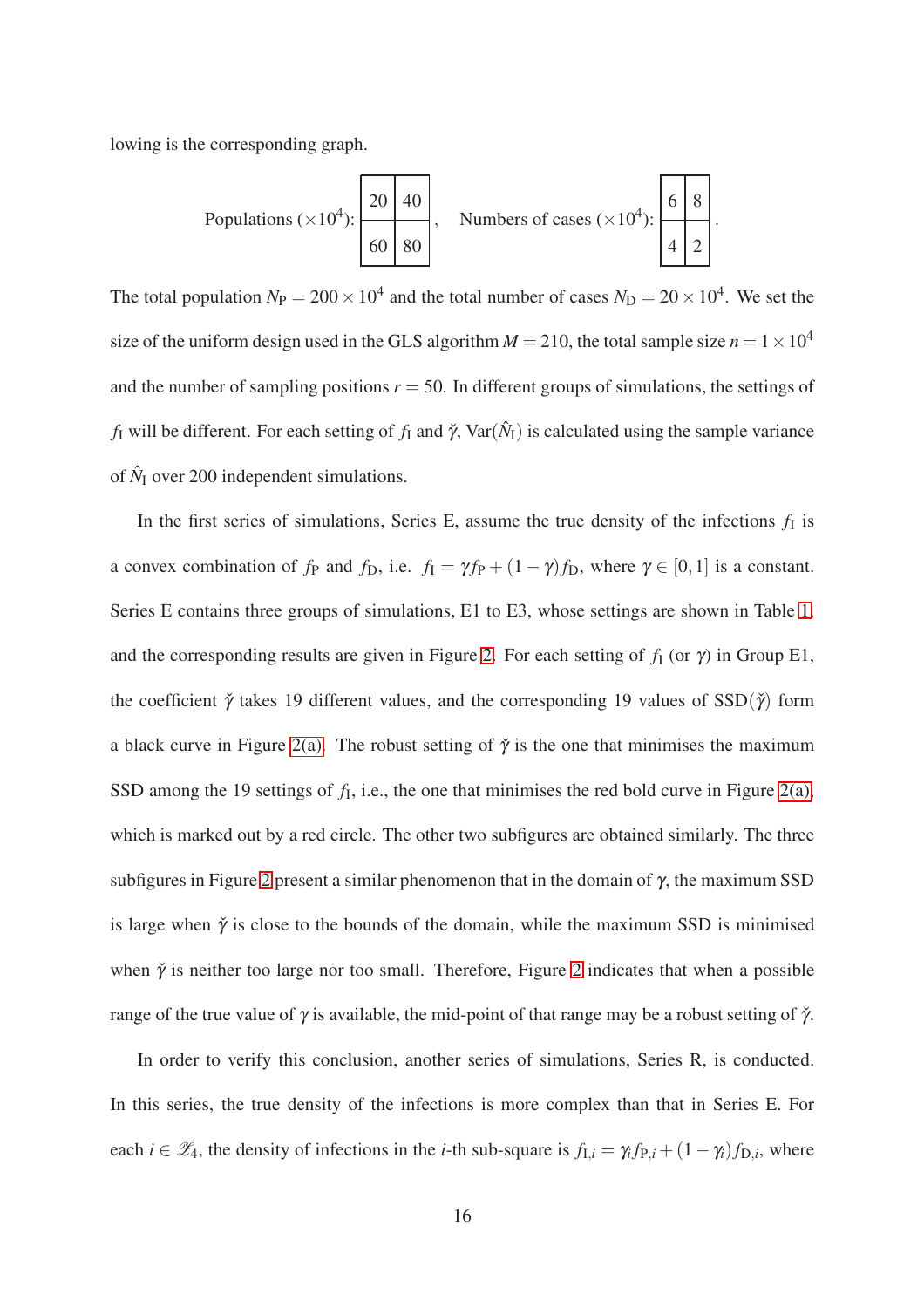|                  | Group E1                                                             | Group E2                                                                                                                                                     | Group E3                           |  |
|------------------|----------------------------------------------------------------------|--------------------------------------------------------------------------------------------------------------------------------------------------------------|------------------------------------|--|
| $\gamma$         | $\{0.05, 0.1, \cdots, 0.9, 0.95\}$                                   | $\{0.05, 0.1, \cdots, 0.45, 0.5\}$                                                                                                                           | $\{0.5, 0.55, \cdots, 0.9, 0.95\}$ |  |
| $\check{\gamma}$ | $\{0.05, 0.1, \cdots, 0.9, 0.95\}$                                   | $\{0.05, 0.1, \cdots, 0.45, 0.5\}$                                                                                                                           | $\{0.5, 0.55, \cdots, 0.9, 0.95\}$ |  |
|                  | Standardised standard deviation<br>$30\,$<br>20<br>5<br>5<br>$\circ$ | Standardised standard deviation<br>Standardised standard deviation<br>$\omega$ .<br>G<br>$\overline{a}$<br>5<br>4<br>ო<br>$\mathfrak{S}$<br>$\sim$<br>$\sim$ |                                    |  |

<span id="page-16-0"></span>Table 1. Settings of  $f_I$  and  $\check{\gamma}$  in the simulations in Series E.

<span id="page-16-1"></span>(a) E1 (b) E2 (c) E3

<span id="page-16-2"></span>0.1 0.2 0.3 0.4 0.5

0.5 0.6 0.7 0.8 0.9

Combination coefficient

Combination coefficient

0.2 0.4 0.6 0.8

Combination coefficient

Figure 2. Results of the simulations in Series E: curves of SSD against  $\check{\gamma}$ .

 $\gamma_i \in [0,1]$ , and  $f_{\text{P},i}$  and  $f_{\text{D},i}$  are the densities of population and cases in the *i*-th sub-square, respectively. Series R also contains three groups of simulations, R1 to R3. The settings are shown in Table [2,](#page-17-0) in which there are 20 independent settings for  $\gamma_1, \dots, \gamma_4$  in each group, and the corresponding results are given in Figure [3.](#page-17-1) For example, in Group R1, each setting of  $f_I$ is obtained by generating  $\gamma_1, \cdots, \gamma_4 \stackrel{\text{i.i.d.}}{\sim} \text{U}[0.02, 0.98]$ . Under each setting of  $f_I$ ,  $\check{\gamma}$  takes the 19 values in  $\{0.05, 0.1, 0.15, \dots, 0.9, 0.95\}$  one by one, and the corresponding values of SSD( $\check{\gamma}$ ) are calculated, and they form a black curve in Figure [3\(a\).](#page-17-2) The robust setting of  $\check{\gamma}$  is the one that minimises the maximum SSD, i.e., the one that minimises the red bold curve in Figure [3\(a\),](#page-17-2) which is marked out by a red circle. The three subfigures in Figure [3](#page-17-1) seem more tanglesome than those in Figure [2,](#page-16-1) which is caused by the complex setting of  $f_I$  in Series R. However, the phenomenon presented in Figure [3](#page-17-1) is similar to that in Figure [2,](#page-16-1) i.e., in each subfigure, the red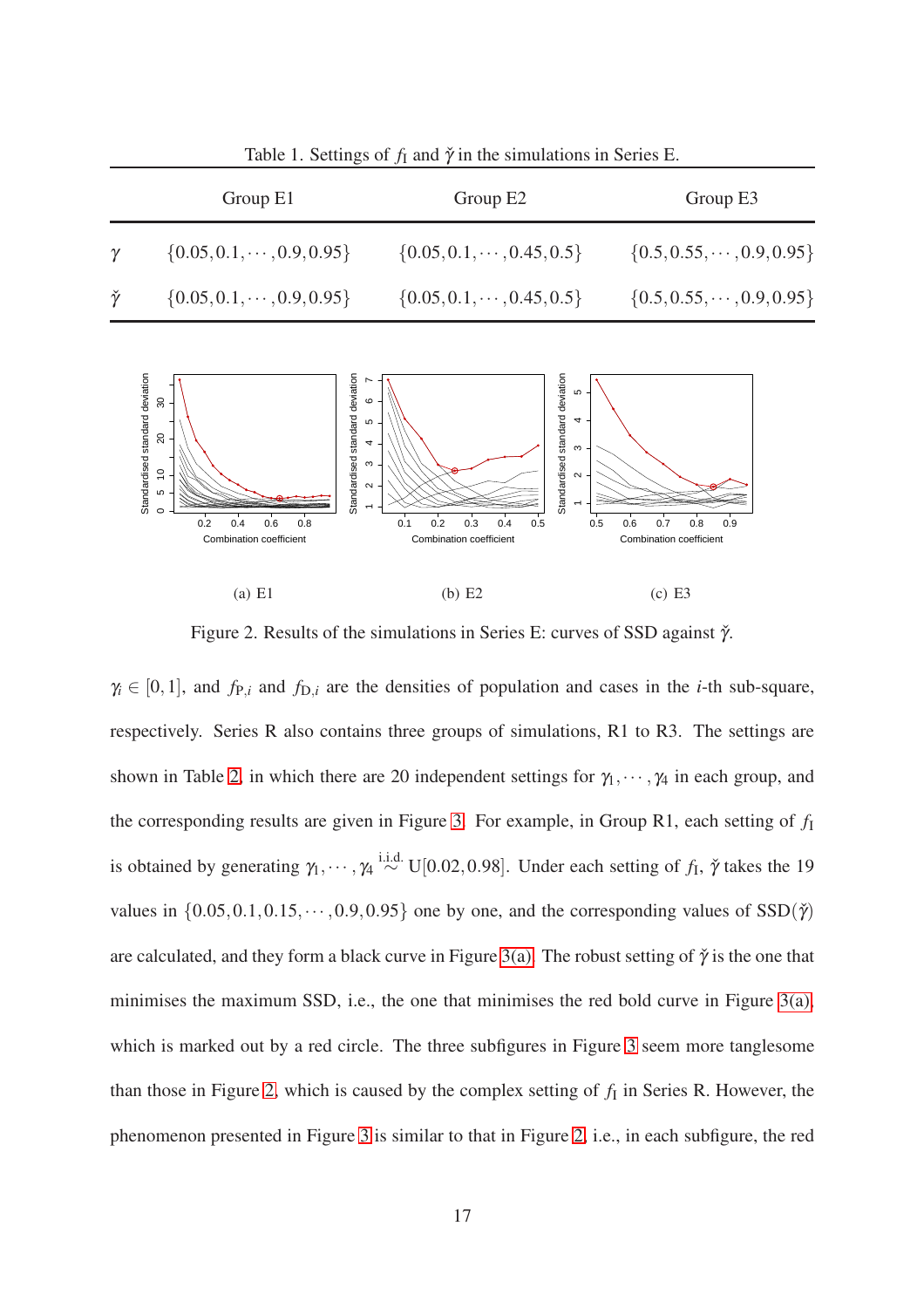

<span id="page-17-0"></span>Table 2. Settings of  $f_I$  and  $\check{\gamma}$  in the simulations in Series R.

<span id="page-17-1"></span>(a) R1 (b) R2 (c) R3

<span id="page-17-2"></span>0.1 0.2 0.3 0.4 0.5

0.5 0.6 0.7 0.8 0.9

Combination coefficient

Combination coefficient

Figure 3. Results of the simulations in Series R: curves of SSD against  $\check{\gamma}$ .

bold curve becomes high when  $\check{\gamma}$  is near the end of the domain of the  $\gamma_i$ 's, but becomes low when  $\check{\gamma}$  is around the mid-point of that domain. It indicates again that the mid-point of the possible range of <sup>γ</sup>*i*'s is a robust setting of <sup>γ</sup>ˇ. Some additional simulations in the Supplementary Material also present the similar phenomenon clearly. Therefore, according to the above simulations under different settings of  $\gamma$ , when a possible range of the value of  $\gamma$  is available, we should set  $\check{\gamma}$  around the mid-point of that range, which is robust in the sense that the maximum value of SSD over all possible settings of  $f_I$  would not be very large.

# *5.2. Comparisons*

0.2 0.4 0.6 0.8

Combination coefficient

In this subsection, we show some comparisons for the GLS against other popular methods, including the SIR, MH and the stratified sampling. In this simulation, the region  $\mathscr{R} = [0,1]^2$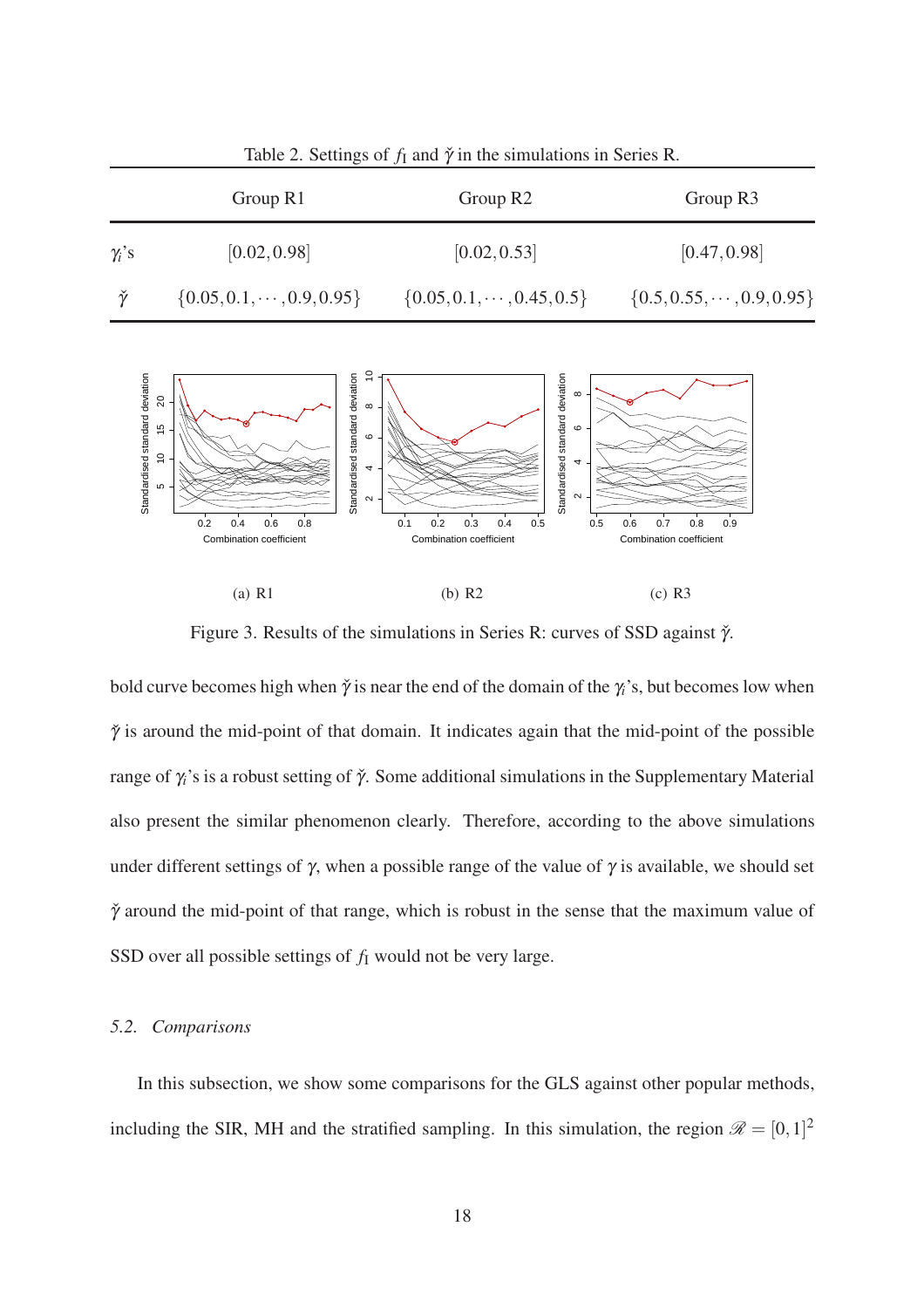is divided into 16 equal-sized sub-squares (which is similar to the previous subsection) within each of which the density of the population is uniform, while the densities of the cases and infections are proportional to a normal distribution. In each of the 16 sub-squares, the population is fixed, but the numbers of cases and infections are generated randomly. Please refer to the Supplementary Material for more details about the settings. As for the sampling methods, we use the same sampling strategy in Algorithm [2,](#page-10-1) except for the sampler in Step [2.](#page-10-3) In our proposed method, the size of the uniform design used in the GLS *M* = 210. The proposal distributions in the SIR and MH samplers are set as the uniform distribution on  $\mathscr{R} = [0,1]^2$ , and the normal distribution with covariance matrix equal to  $1/16 \cdot I_2$ , respectively. In the three methods GLS, SIR and MH, the number of sampling positions  $r = 16$ , and the value of  $\check{\gamma}$  is set 0 so that  $\varphi \propto f_D$ . In the stratified sampling, the strata are the 16 sub-squares and the Neyman allocation is used to determine the sample sizes in each stratum. The total population  $N_P = 8000 \times 10^4$ and the total sample size  $n = 1 \times 10^4$ .

We use the following three criteria to compare their performances:

- 1. Relative bias: the ratio of the bias of  $\hat{N}_I$  to the true value of  $N_I$ ;
- 2. Standardised standard deviation: the ratio of the standard deviation of the estimator of  $N_I$ , obtained by a particular method, to that obtained by our method with the exact optimal settings, which is similar to that in Section [5.1;](#page-14-1)
- 3. Coverage rate of CI: the coverage rate of the approximate 95% CI.

We use 100 different random settings of  $f_I$  and  $f_D$ . Under each of the 100 settings, for each method, the values of these three criteria are calculated through 200 independent simulations. The results are presented in Figure [4.](#page-19-1) The unbiasedness of the estimators of  $N<sub>I</sub>$  obtained by these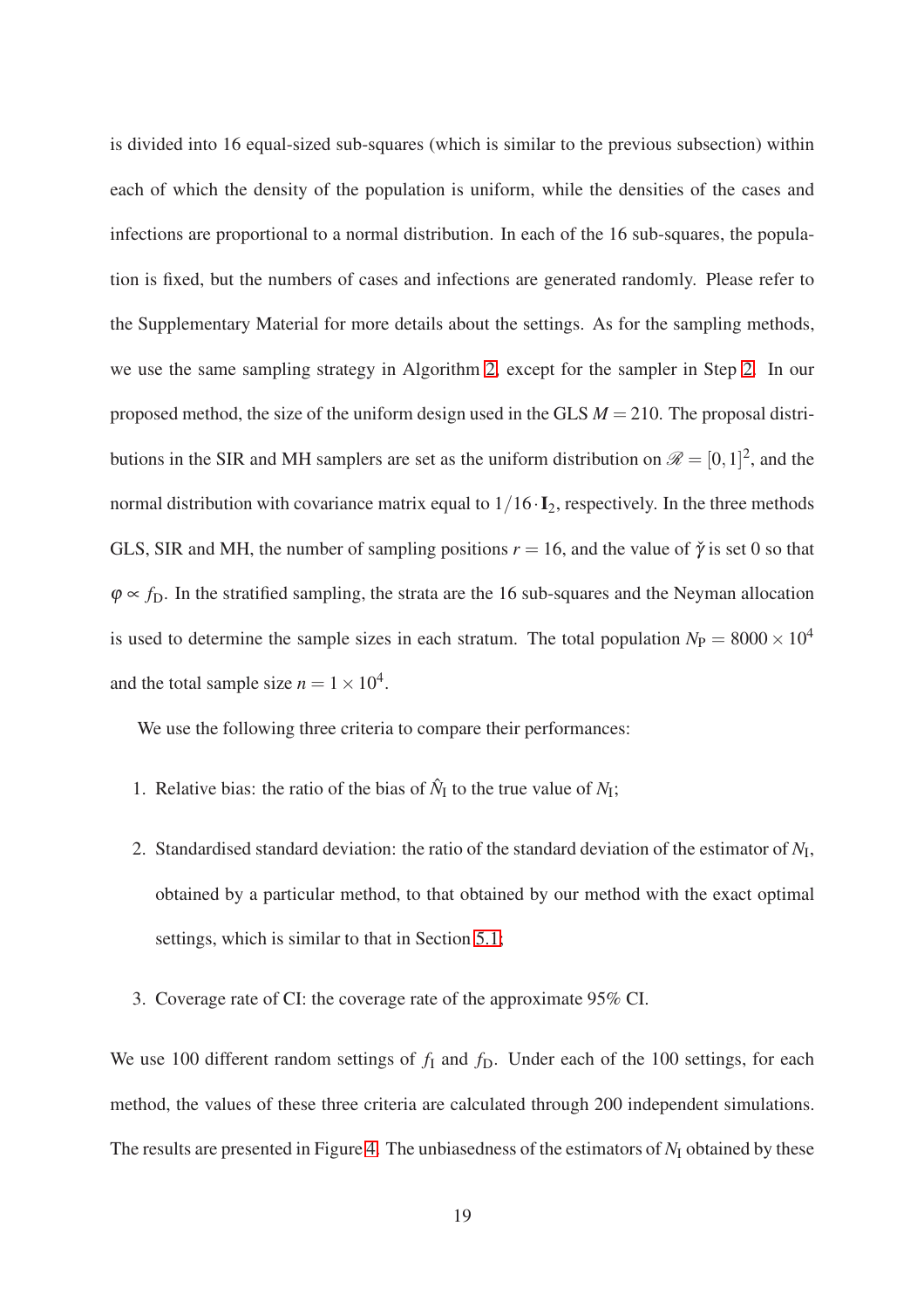

<span id="page-19-4"></span><span id="page-19-3"></span><span id="page-19-2"></span><span id="page-19-1"></span>(a) Relative bias (b) Standardised standard deviation (c) Coverage rate of CI Figure 4. Comparisons of different sampling methods.

four methods is verified through Figure [4\(a\).](#page-19-2) From Figure [4\(b\),](#page-19-3) we can find that our method has the smallest SSD, i.e., the minimum variance of the estimator of  $N_I$ . The main reasons are that the performance of the SIR sampler depends heavily on the quality of the initial samples from the proposal distribution, that the MH sampler is easy to get stuck at some peak of the density function, and that the stratified sampling method does not utilise the information about the population and the cases sufficiently. From Figure  $4(c)$ , we can also find that our method has the highest coverage rate of the approximate 95% CI of  $N_I$ . Therefore, we can conclude that our method is efficient, in the sense that its estimator of  $N<sub>I</sub>$  is unbiased, with a small variance and a high coverage rate of the CI.

# <span id="page-19-0"></span>6. A Practical Example

To further illustrate the two-stage sampling strategy, an example based on the situation of COVID-19 in the USA is presented in this section. The 'USA' mentioned in this section refers to the 50 states of the USA, as well as the District of Columbia, excluding other territories of the USA. The cumulative numbers of diagnosed cases of the 51 administrative districts in the USA can be obtained from the [Centers for Disease Control and Prevention \(2020](#page-24-0)). Assume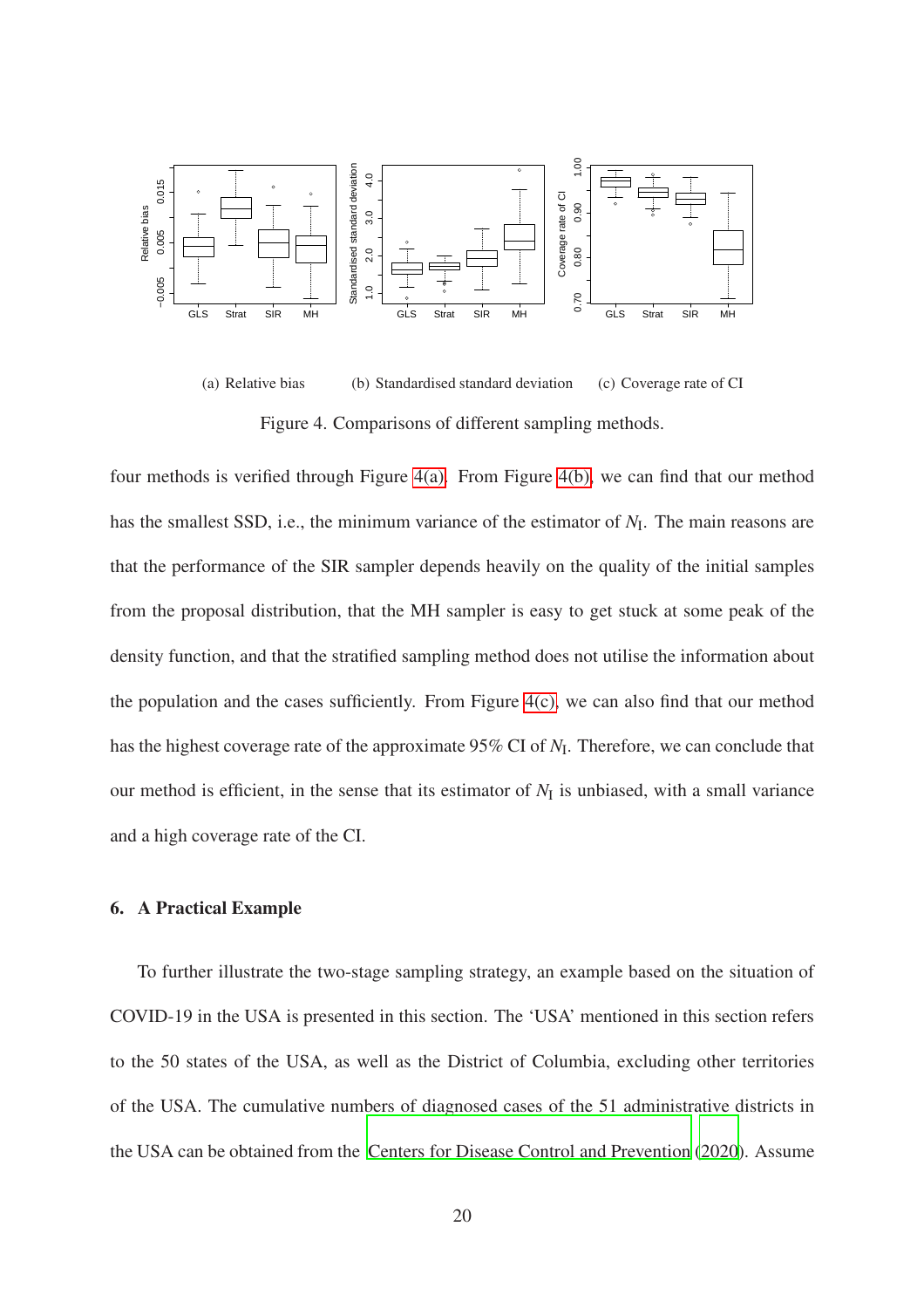that the true densities of population  $f<sub>P</sub>$ , cases  $f<sub>D</sub>$  and infections  $f<sub>I</sub>$  are the densities of population, cases up to December 27th, 2020, and cases up to April 22nd, 2021 in the USA, respectively. The corresponding densities are depicted in Figure [5](#page-21-0)[\(a\)–](#page-21-1)[\(c\),](#page-21-2) with the unit being  $km^{-2}$ , and the specific data are shown in the Supplementary Material. The total population and the numbers of cases and infections are  $N_P = 331.319 \times 10^6$ ,  $N_D = 29.701 \times 10^6$  and  $N_I = 31.467 \times 10^6$ , respectively. The total sample size *n* is set as 10000, which is quite small compared to the total population of the USA. For comparison, we use both our method and the classical stratified sampling to estimate the total number of infections *N*<sup>I</sup> . Based on the settings of *N*<sup>P</sup> and *N*D, it is reasonable to assume that the values of the true  $\gamma$  are in the range [0,0.1], and we set  $\tilde{\gamma} = 0.05$ to obtain the initial rough estimation of  $f<sub>I</sub>$ . In our method, we choose  $r = 250$  and  $M = 210$ , as recommended in the previous sections, and the settings of the sampling density  $\varphi$  and the allocation method of the sample sizes are nearly optimal. As for the stratified sampling, the strata are defined as the 51 administrative districts, which is consistent with the area partition when recoding the epidemic-related data; the Neyman allocation [\(Lohr 2019\)](#page-25-6) was used. The details about the stratified sampling are described in the Supplementary Material.

The results of 200 rounds of independent simulations are shown in Table [3.](#page-22-1) Though the standard deviation of the estimator obtained by our proposed method is slightly smaller than that of the stratified sampling, our method has higher coverage rate of CI. Note that in practice, the samples must be drawn from several selected sampling positions in each stratum. Due to this, the stratified multi-stage sampling is often used [\(Pollán et al. 2020](#page-26-1)), which can further increase the variance of the estimator. For the stratified multi-stage sampling method, big efforts have to be made in order to adapt to a complicated distribution of population, and the variance may become difficult to estimate. However, our method can automatically utilise the compli-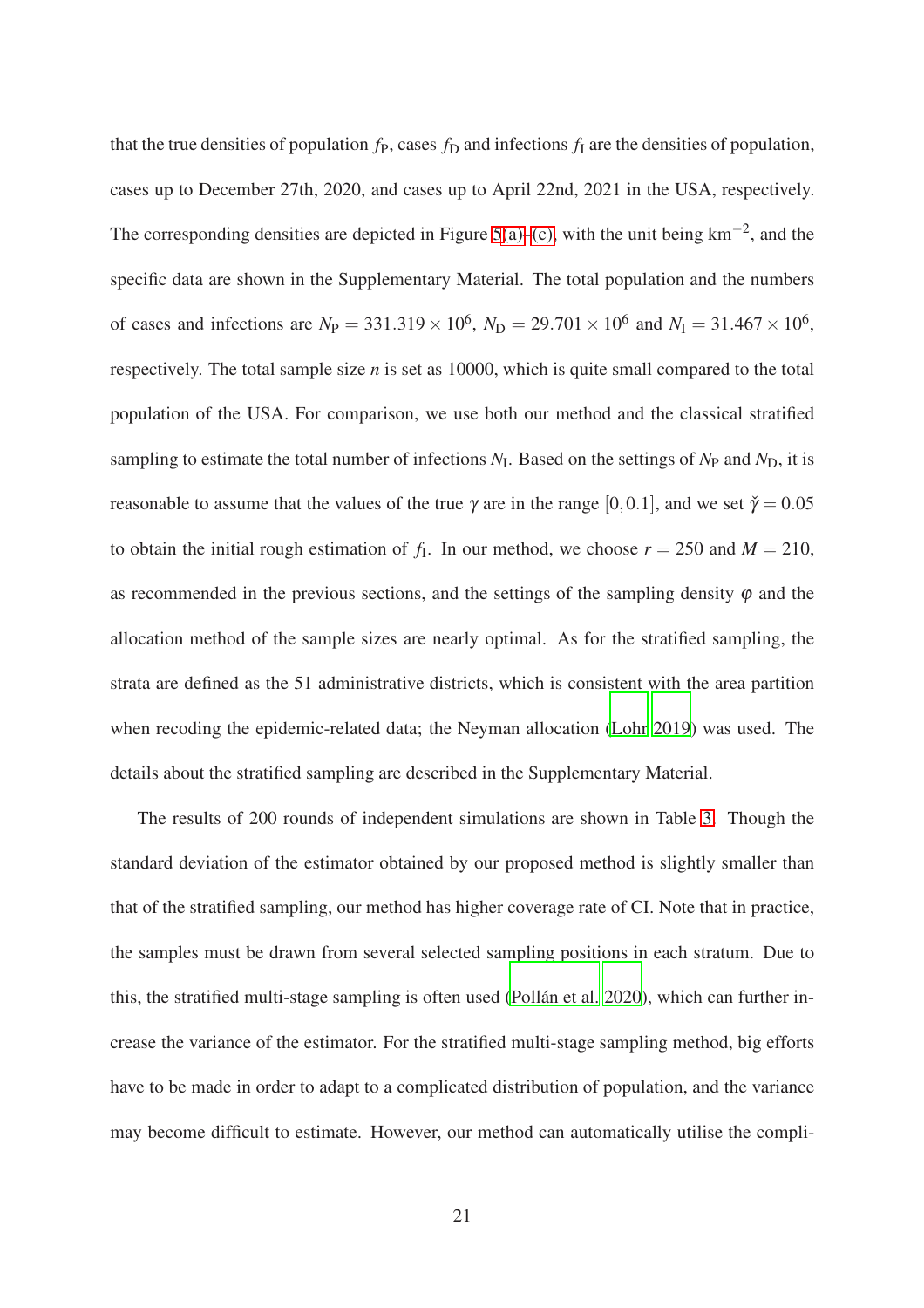

<span id="page-21-1"></span>

(c) Density of infections (d) Result of one round of simulation

<span id="page-21-3"></span><span id="page-21-2"></span>

<span id="page-21-0"></span>Figure 5. [\(a\)–](#page-21-1)[\(c\):](#page-21-2) The densities of population, cases and infections; [\(d\):](#page-21-3) the result of one round of simulation.

cated information about the distributions of population and cases, while also maintaining the simplicity in estimating  $N_I$  and its variance.

Further, we show the result of one of the 200 rounds of simulations to explain our method. In this round of simulation, the estimated number of infections  $\hat{N}_{I} = 29.70 \times 10^{6}$ , with the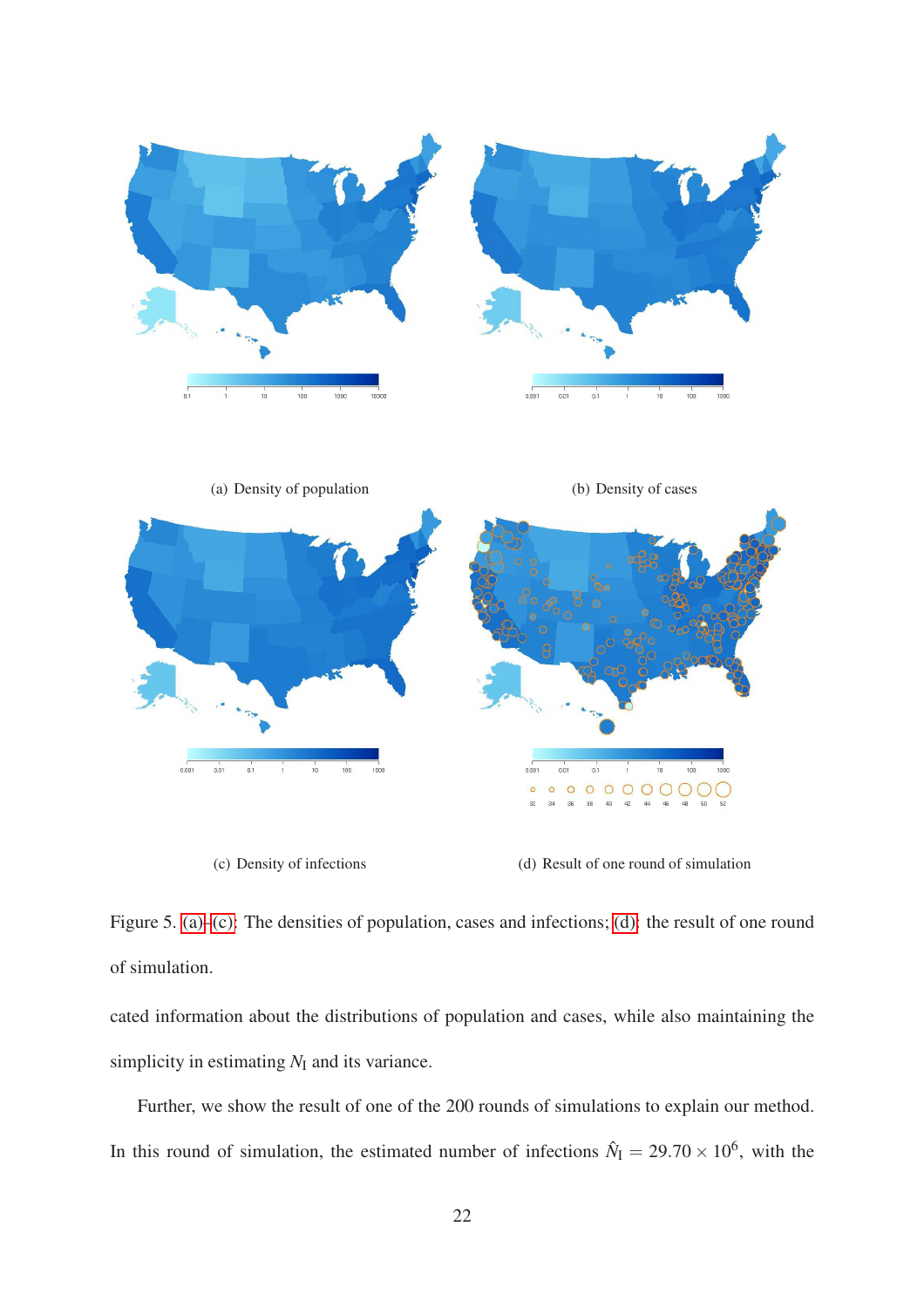| Method              | Sample<br>mean of $\hat{N}_{I}$ | Sample standard<br>deviation of $\hat{N}_{I}$ | Coverage<br>rate of CI |
|---------------------|---------------------------------|-----------------------------------------------|------------------------|
| Our method          | $31.612 \times 10^6$            | $0.995 \times 10^6$                           | 99.5%                  |
| Stratified sampling | $31.691 \times 10^6$            | $1.000 \times 10^{6}$                         | 95.0%                  |

<span id="page-22-1"></span>Table 3. Results of the comparison between our method and the stratified sampling.

estimated standard deviation  $\sqrt{\hat{v}(\hat{N}_I)} = 1.36 \times 10^6$ . The approximate 95% CI does cover the true  $N_I$ . The sampling positions are presented in Figure [5\(d\),](#page-21-3) where the background is the true *f*I , and the circles represent the sampling positions, with their colours showing the estimated values of  $f_I$  in  $km^{-2}$ , and their diameters showing the sample sizes there. The final total sample size in this round is 9999, smaller by 1 than the expected  $n = 10000$ , due to the round-off error at each sampling position. The sample sizes at these sampling positions are nearly the same, which is determined by the characters of  $f_P$  and  $f_D$ , as well as  $\check{\gamma}$ .

#### <span id="page-22-0"></span>7. Conclusions

In this paper, we propose a novel, two-stage sampling strategy to estimate the number of infections of a pandemic. Our method can sufficiently utilise the information about the distributions of both the population and the diagnosed cases, which can gather information more flexibly than the existing methods, and hence, more efficient. Moreover, our two-stage sampling strategy does not involve any discrete structures like strata or clusters, therefore, it can easily and automatically adapt to the complicated distributions of population and cases, and the corresponding estimating method keeps simple. The GLS algorithm used in our method is also easy to implement, since it does not need a proposal distribution. Its performance is robust against the complexity and multimodality of the sampling density, which overcomes the drawbacks of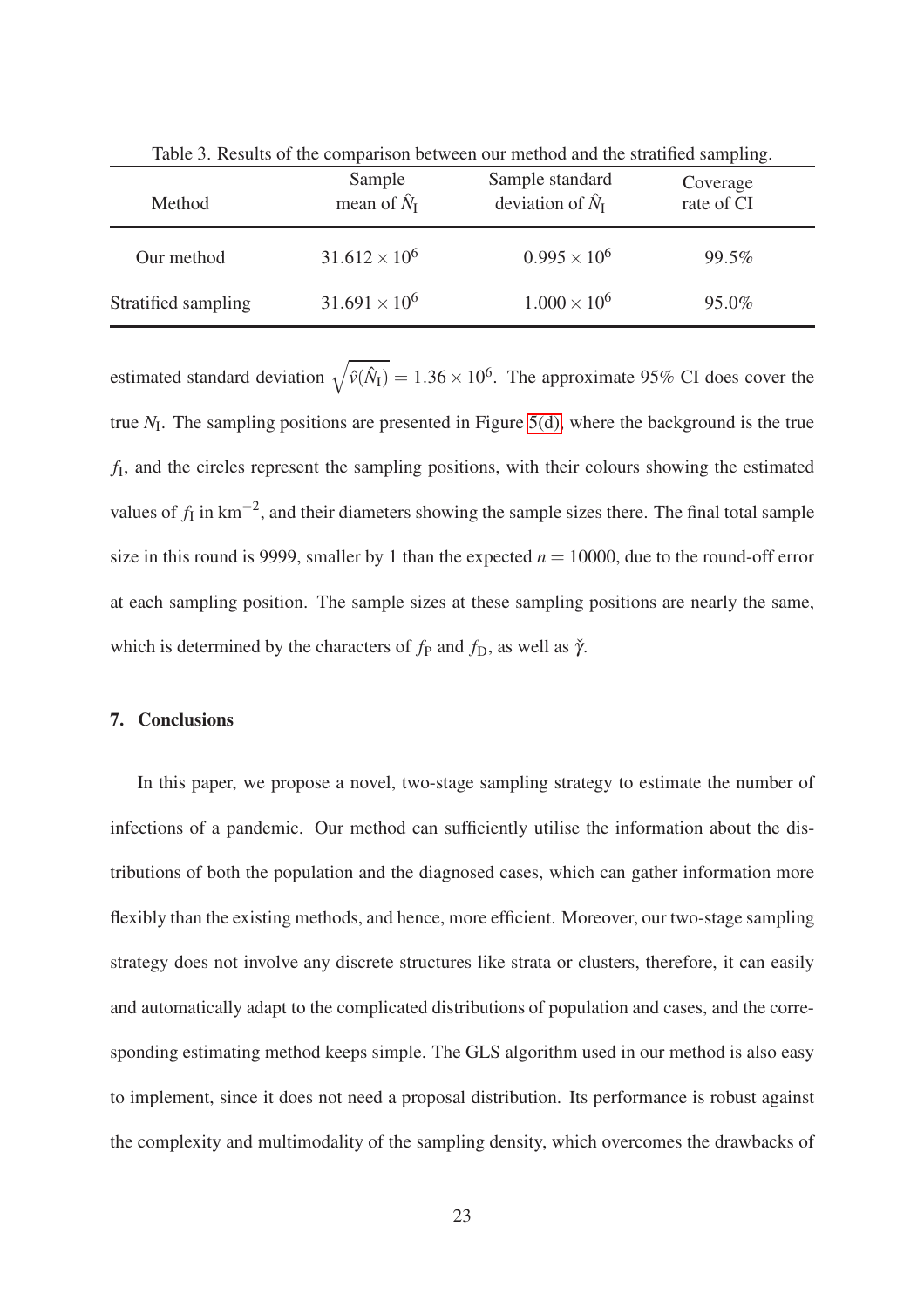the other popular samplers for general probability densities, such as the SIR or MH algorithm.

Since the true density of the infections is not known in practice, obtaining the exact optimal settings of the sampling density and the allocation function in this sampling strategy is unrealistic. Instead, we discuss the nearly optimal ones for practical implementation, which is based on an initial rough estimate of the density of infections. The total sample size can be determined by the pre-defined estimation precision. The small sample sizes at the sampling positions can be avoided by modifying the allocation of sample sizes based on a convex combination. In addition, in the second stage of our method, we just consider the simple random sampling method for simplicity. To further improve the efficiency and eliminate the selection bias, other sampling methods like the stratified sampling can be taken into account, with some slight modifications for the corresponding formulae in the second stage. Further, by the numerical simulations, we discuss the robust setting of the combination coefficient for the rough estimator of the density of infections in the minimax sense. We also compare the GLS algorithm with the SIR, MH and stratified sampling methods in terms of the relative bias, standard deviation and coverage rate of CI. It shows that the GLS algorithm has the smallest standard deviation and the highest coverage rate of the approximate 95% CI. Moreover, we apply our method to the investigation of COVID-19 in the USA. Our method shows good performance and has higher coverage rate of CI compared with the stratified sampling. Hence, these simulations and the practical example verify the efficiency of our proposed two-stage sampling method, whatever the sampling density is.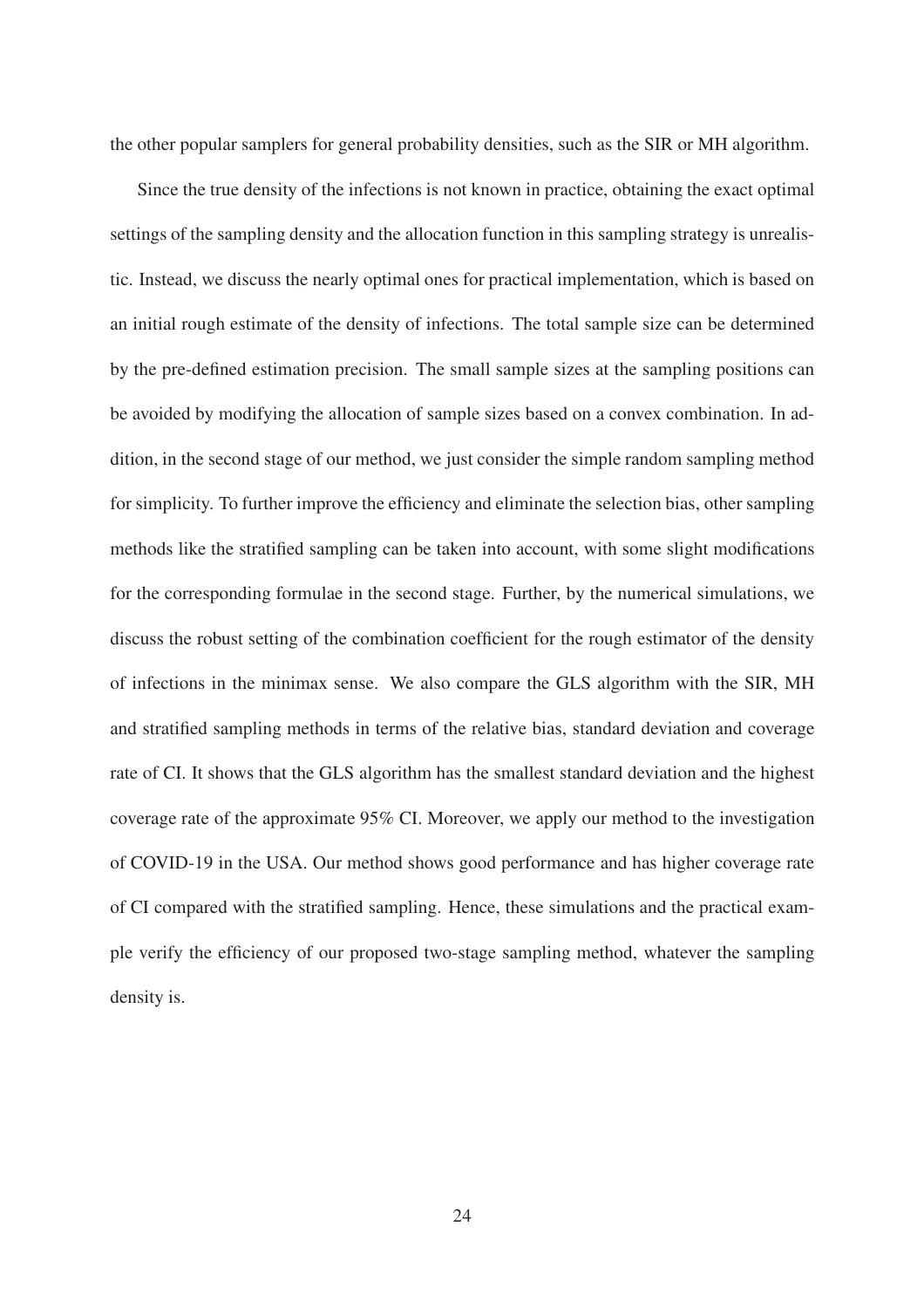## Acknowledgments

This work was supported by the National Natural Science Foundation of China under Grant Nos. 11871288, 11771220 and 12131001; and Natural Science Foundation of Tianjin under 19JCZDJC31100. The first two authors contributed equally to this work.

# References

- <span id="page-24-1"></span>Anand, S., Montez-Rath, M., Han, J., Bozeman, J., Kerschmann, R. et al. (2020), 'Prevalence of SARS-CoV-2 antibodies in a large nationwide sample of patients on dialysis in the USA: a cross-sectional study', *The Lancet* 396(10259), 1335–1344.
- <span id="page-24-0"></span>Centers for Disease Control and Prevention (2020), 'COVID data tracker', [https://covid.cdc.gov/covid-data-tracker/#cases\\_totalcases](https://covid.cdc.gov/covid-data-tracker/#cases_totalcases).

<span id="page-24-5"></span>Cochran, W. G. (1977), *Sampling Techniques*, third edn, John Wiley & Sons.

- <span id="page-24-4"></span>Hastings, W. K. (1970), 'Monte Carlo sampling methods using Markov chains and their applications', *Biometrika* 57, 97–109.
- <span id="page-24-2"></span>Havers, F. P., Reed, C., Lim, T. W., Montgomery, J. M., Klena, J. D. et al. (2020), 'Seroprevalence of antibodies to SARS-CoV-2 in six sites in the United States, March 23–May 3, 2020', *medRxiv* .
- <span id="page-24-3"></span>Horton-French, K., Dunlop, E., Lucas, R. M., Pereira, G. and Black, L. J. (2021), 'Prevalence and predictors of vitamin D deficiency in a nationally representative sample of Australian adolescents and young adults', *European Journal of Clinical Nutrition* .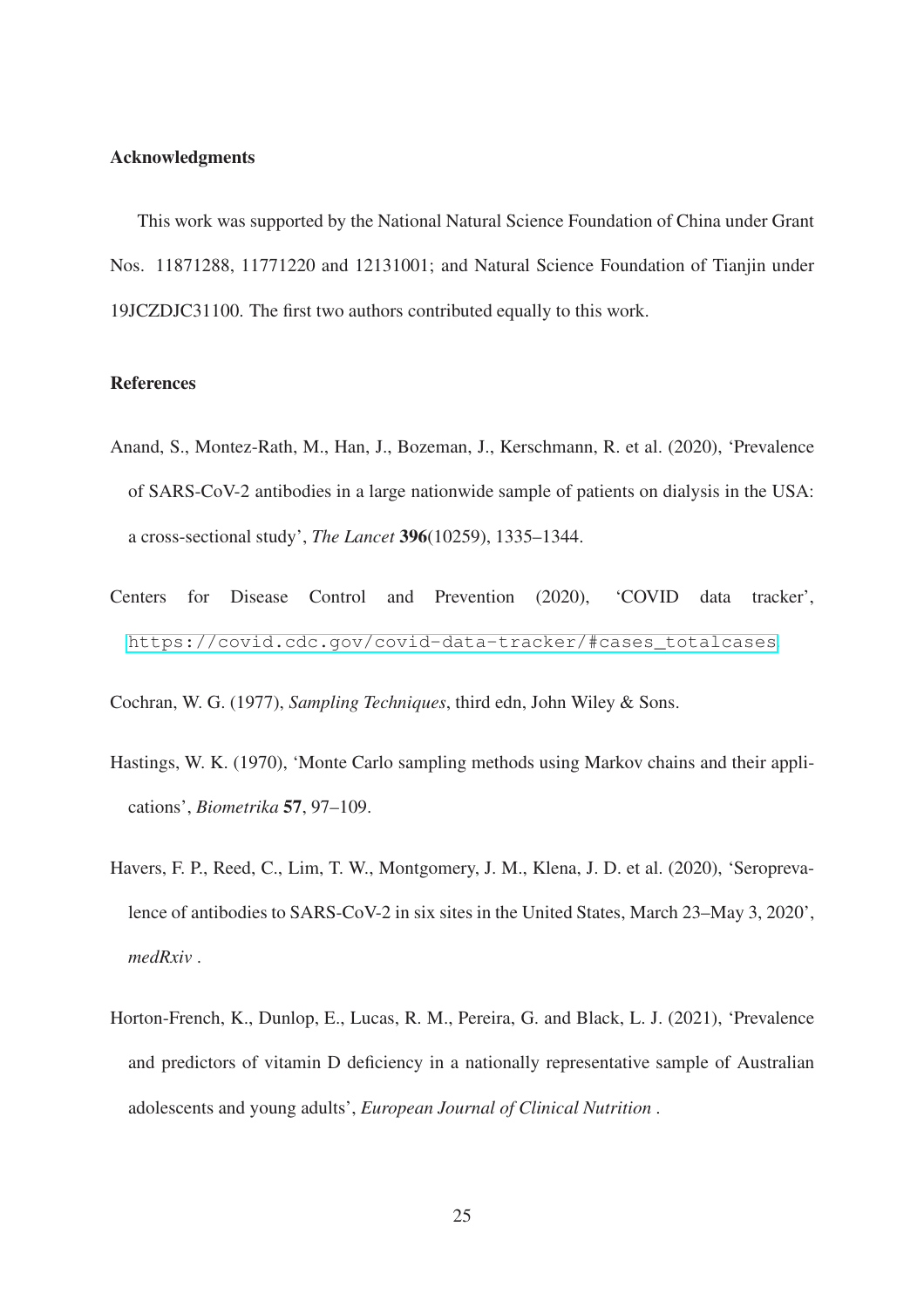- <span id="page-25-3"></span>Jia, L., Du, Y., Chu, L., Zhang, Z., Li, F. et al. (2020), 'Prevalence, risk factors, and management of dementia and mild cognitive impairment in adults aged 60 years or older in China: a crosssectional study', *The Lancet Public Health* 5(12), e661–e671.
- <span id="page-25-0"></span>Kissler, S. M., Kishore, N., Prabhu, M., Goffman, D., Beilin, Y. et al. (2020), 'Reductions in commuting mobility correlate with geographic differences in SARS-CoV-2 prevalence in New York City', *Nature Communications* 11(4674).
- <span id="page-25-2"></span>Knudsen, A. K. S., Stene-Larsen, K., Gustavson, K., Hotopf, M., Kessler, R. C. et al. (2021), 'Prevalence of mental disorders, suicidal ideation and suicides in the general population before and during the COVID-19 pandemic in Norway: A population-based repeated crosssectional analysis', *The Lancet Regional Health — Europe* 4(100071).
- <span id="page-25-1"></span>Leong, P.-Y., Huang, J.-Y., Chiou, J.-Y., Bai, Y.-C. and Wei, J. C.-C. (2021), 'The prevalence and incidence of systemic lupus erythematosus in Taiwan: a nationwide population-based study', *Scientific Reports* 11(5631).
- <span id="page-25-5"></span>Li, Y., Shan, Z. and Teng, W. (2021), 'Estimated change in prevalence of abnormal thyroidstimulating hormone levels in China according to the application of the kit-recommended or NACB standard reference interval', *EClinicalMedicine* 32(100723).
- <span id="page-25-6"></span>Lohr, S. L. (2019), *Sampling: Design and Analysis*, second edn, CRC Press/Chapman & Hall/Taylor & Francis Group.
- <span id="page-25-4"></span>Mulenga, L. B., Hines, J. Z., Fwoloshi, S., Chirwa, L., Siwingwa, M. et al. (2021), 'Prevalence of SARS-CoV-2 in six districts in Zambia in July, 2020: a cross-sectional cluster sample survey', *The Lancet Global Health* .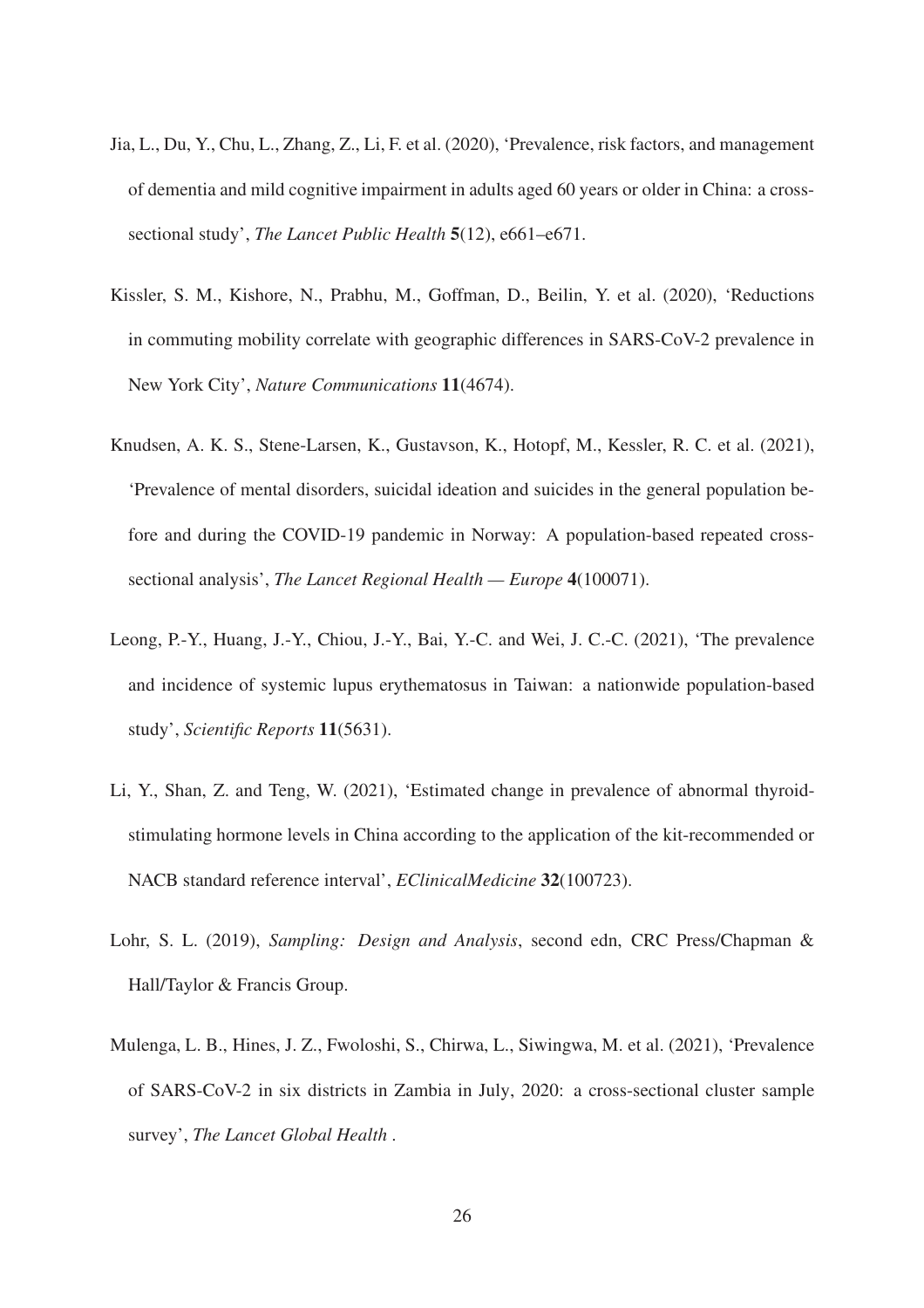- <span id="page-26-4"></span>Nagashima, S., Ko, K., Yamamoto, C., Bunthen, E., Ouoba, S. et al. (2021), 'Prevalence of total hepatitis A antibody among 5 to 7 years old children and their mothers in Cambodia', *Scientific Reports* 11(4778).
- <span id="page-26-7"></span>Ning, J. and Tao, H. (2018), 'Randomized quasi-random sampling/importance resampling', *Communications in Statistics - Simulation and Computation* .
- <span id="page-26-3"></span>Parenteau, C. S., Lau, E. C., Campbell, I. C. and Courtney, A. (2021), 'Prevalence of spine degeneration diagnosis by type, age, gender, and obesity using Medicare data', *Scientific Reports* 11(5389).
- <span id="page-26-6"></span>Pérez, C. J., Martín, J., Rufo, M. J. and Rojano, C. (2005), 'Quasi-random sampling importance resampling', *Communications in Statistics - Simulation and Computation* 34(1), 97–112.
- <span id="page-26-1"></span>Pollán, M., Pérez-Gómez, B., Pastor-Barriuso, R., Oteo, J., Hernán, M. A. et al. (2020), 'Prevalence of SARS-CoV-2 in Spain (ENE-COVID): a nationwide, population-based seroepidemiological study', *The Lancet* 397(10250), 535–544.
- <span id="page-26-2"></span>Rosenberg, E. S., Tesoriero, J. M., Rosenthal, E. M., Chung, R., Barranco, M. A. et al. (2020), 'Cumulative incidence and diagnosis of SARS-CoV-2 infection in New York', *Annals of Epidemiology* 48, 23–29.
- <span id="page-26-5"></span>Rubin, D. B. (1987), 'A noniterative sampling/importance resampling alternative to the data augmentation algorithm for creating a few imputations when fractions of missing information are modest: the SIR algorithm', *Journal of the American Statistical Association* 82, 543–546.
- <span id="page-26-0"></span>Sakurai, A., Sasaki, T., Kato, S., Hayashi, M., Tsuzuki, S.-i. et al. (2020), 'Natural history of asymptomatic SARS-CoV-2 infection', *New England Journal of Medicine* 383(9), 885–886.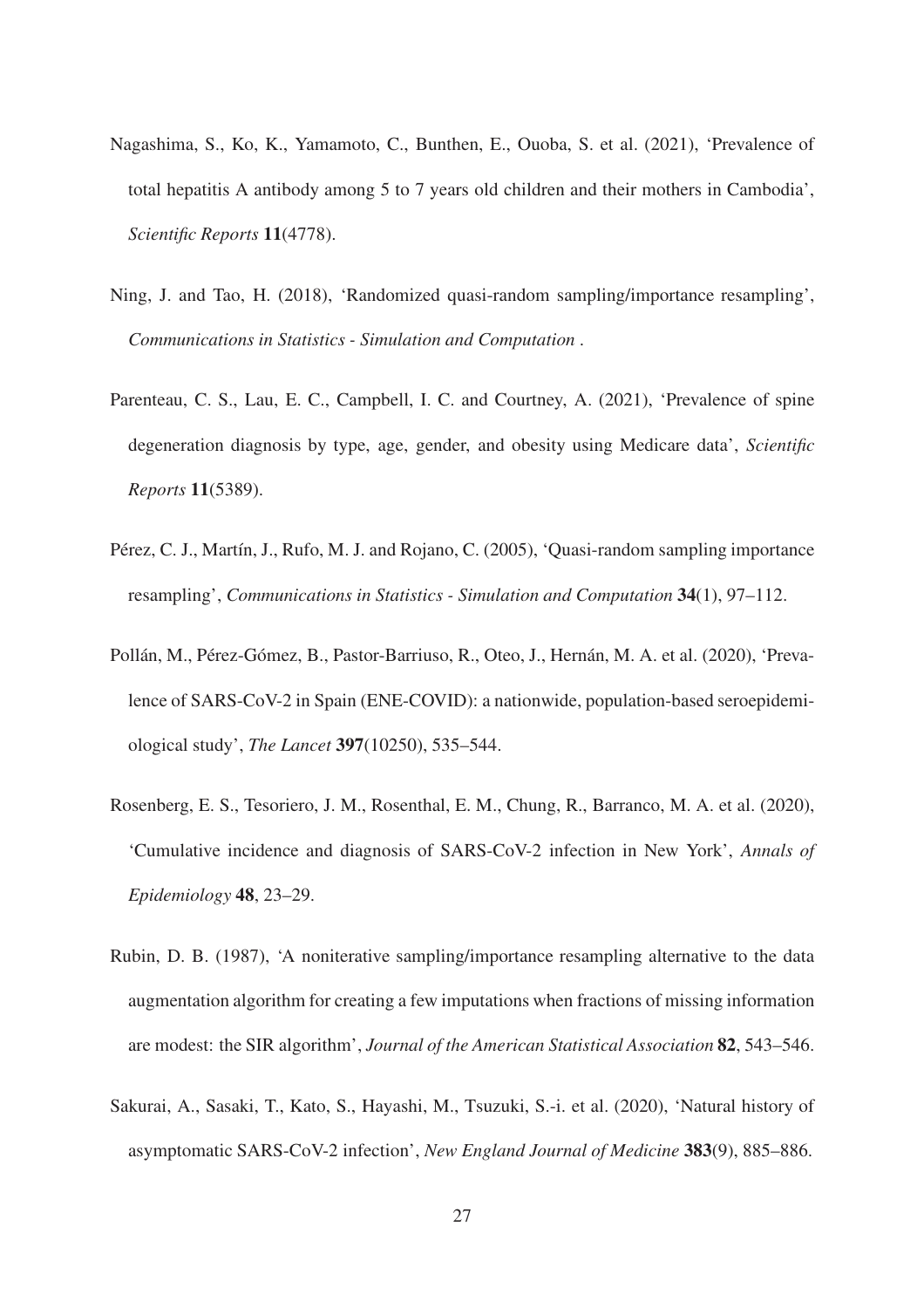- <span id="page-27-4"></span>Sartorius, B., Cano, J., Simpson, H., Tusting, L. S., Marczak, L. B. et al. (2021), 'Prevalence and intensity of soil-transmitted helminth infections of children in sub-Saharan Africa, 2000-18: a geospatial analysis', *The Lancet Global Health* 9(1), e52–e60.
- <span id="page-27-1"></span>Sood, N., Simon, P., Ebner, P., Eichner, D., Reynolds, J. et al. (2020), 'Seroprevalence of sarscov-2-specific antibodies among adults in Los Angeles County, California, on April 10–11, 2020', *JAMA* 323(23), 2425–2427.
- <span id="page-27-5"></span>Ssentongo, P., Ssentongo, A. E., Ba, D. M., Ericson, J. E., Na, M. et al. (2021), 'Global, regional and national epidemiology and prevalence of child stunting, wasting and underweight in lowand middle-income countries, 2006-2018', *Scientific Reports* 11(5204).
- <span id="page-27-0"></span>Stringhini, S., Wisniak, A., Piumatti, G., Azman, A. S., Lauer, S. A. et al. (2020), 'Seroprevalence of anti-SARS-CoV-2 IgG antibodies in Geneva, Switzerland (SEROCoV-POP): a population-based study', *The Lancet* 396(10247), 313–319.
- <span id="page-27-3"></span>Tian, H., Hu, Y., Li, Q., Lei, L., Liu, Z. et al. (2021), 'Estimating cancer survival and prevalence with the Medical-Insurance-System-based Cancer Surveillance System (MIS-CASS): An empirical study in China', *EClinicalMedicine* 33(100756).
- <span id="page-27-6"></span>Wang, Y. J., Ning, J.-H., Zhou, Y.-D. and Fang, K.-T. (2015), A new sampler: randomized likelihood sampling, *in* 'Souvenir Booklet of the 24th International Workshop on Matrices and Statistics', pp. 255–261.
- <span id="page-27-2"></span>Ward, H., Atchison, C., Whitaker, M., Ainslie, K. E. C., Elliott, J. et al. (2021), 'SARS-CoV-2 antibody prevalence in England following the first peak of the pandemic', *Nature Communications* 12(905).